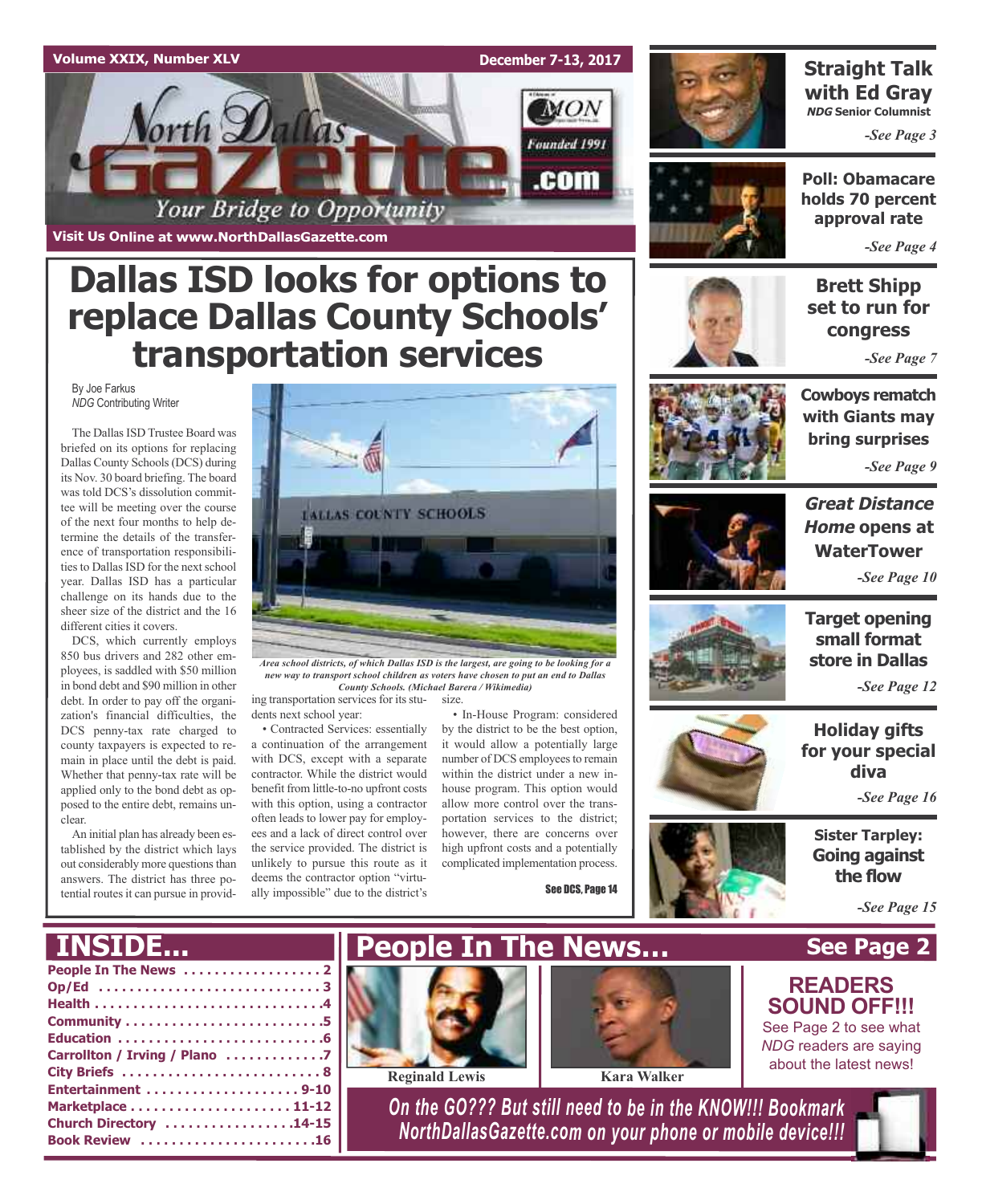### **People in the News www.NorthDallasGazette.com**

### **Reginald Lewis**

(BlackNews.com) -- Honoring the 1st Black \$Billion Dealmaker, upon the 30th anniversary of his historical deal that changed the face of America business forever. On November 30, 1987, Reginald Francis Lewis closed the \$985 million leveraged buyout of Beatrice International Foods, which at the time, was the largest offshore transaction ever completed in the United States. The Wall Street move was celebrated around the world as the deal that made Lewis the first-ever African American billionaire busi-



ness tycoon. Michael Milken was his investment banker, and the company made the Fortune 500 list.

The \$Billion Deal opened the doors for more African Americans, women and minorities to play in the billiondollar business league. The event also marked the founding of TLC Beatrice International Holdings, Inc., the first African American owned enterprise to break through the billion-dollar mark when it grossed \$1.8 billion in sales on its first year. Lewis died from brain cancer in 1993 and left behind a legacy that continues to inspire young African Americans and all Americans.

Reginald Lewis' Firsts:

• First to seriously consider the purchase of Paramount Pictures.

• First Black \$Billion Deal Maker

• Set up 1stAfricanAmerican Law Firm on Wall Street

• First to be accepted at Harvard University Law School without applying (the only person in the 148 year history of the school to be admitted before applying)

Recently, on December 1, Congressman Elijah Cummings placed the financial transaction milestone in the US Congressional Record in honor of Lewis's work. "When you have somebody like a Reginald F. Lewis who grew up in Baltimore and walked the same streets as I did. For a younger person, to see that, to see somebody that looks like you accomplish something that significant, it inspires you to be the best that you can be. You never know the influence of a person even from a distance can have on you. But I know that in my DNA, there is a Reginald Lewis. It makes me proud, very proud to celebrate with you. Ya'll got me crying [wipes away tears]. I really appreciate it because a lot of times we don't fully understand -- a lot of times black people, black men and black women, particularly what black men go through," said Cummings.

In 1987, Lewis founded his eponymous foundation to carry out his vision and

mission for philanthropy, supporting educational programs for minorities and underprivileged youth as well as showcasing and preserving African American art and culture. This was continued by his family even after his death. They also completed the autobiography that Lewis had begun writing with co-author Blair S. Walker, which became the bestseller, 'Why Should White Guys Have All the Fun?' How Reginald Lewis Created a Billion-Dollar Business Empire.

During Black History Month in February 2018, WNET will release a documentary about his life.

### **Kara Walker**

By Colleen Walsh Harvard Staff Writer

In 2007, the Harvard Art Museums mounted an exhibit by contemporary American artist Kara Walker in honor of the inauguration of Drew Faust, the University's 28th president and a historian of the Civil War. "Harper's Pictorial History of the Civil War (Annotated)" combined a series of lithographic reproductions from an 1866 anthology with Walker's evocative silhouettes.



An online description noted that the work showed that "the roots of racism in the United States were hardly eradicated with the abolition of slavery." Ten years later, as Faust prepares to step down, Walker remains one of the most powerful and culturally relevant artists in the U.S., holding up a mirror to a country in which high democratic ideals exist alongside the lowest expressions of racism and hate. And now, her work is once again at center stage at Harvard.

On Tuesday, the museums announced the acquisition of "U.S.A. Idioms," a massive drawing and collage and the largest drawing in a collection of approximately 250,000 works. Walker created the image this past summer. The work depicts a series of figures, both African-Americans and their oppressors. Some are woven through the branches of a dead tree; others perch atop a dark stump. A torn Confederate flag waves from one branch. What appears to be a white flag waves from another.

"This is a powerhouse of a work — provocative in its subject and scale and also, as a drawing, incredibly beautiful and technically exhilarating," said Martha Tedeschi, the Elizabeth and John Moors Cabot Director of the Harvard Art Museums. "Given the teaching and learning mission of the Harvard Art Museums, and our legacy as a site for the study of great drawings from across time and place, it feels especially appropriate for us to bring this new and compelling work to Cambridge."

Curators expect the piece to attract interest from across the University and beyond, including scholars focused on issues of race, history, contemporary politics, and nontraditional American narratives.

"Walker's willingness to foreground 'contentious images and objectionable ideas,'to use the artist's own words, challenges us to not look away," Tedeschi said.

Sarah Lewis, an assistant professor of history of art and architecture and of African and African-American studies at Harvard, said the new acquisition is both an exceptional work of art and an extraordinary teaching tool.

"This is a work that I think has embedded within it a way to teach about the structure of racial hierarchies and racial formation through aesthetics," said Lewis. "Whether it's because of the iconography of the tree or the various different tropes, and how she's

### See WALKER, Page 11

## **NDG Readers Sound Off...**



events surrounding the exposure of sexual miscon-

is not merely a wake up call, but it is time for vic-

tims to be heard and vindicated. It is time for those who felt that silence was better than shame to stand and be supported. I feel we are witnessing an exchange of power, from abuser to abused. It is like the house of disgrace is being cleaned and replace with victors, not victims.

#### **KERA offering a 24/7 kids TV channel**

I'm glad at least to find there were other people around here, unhappy with this lousy change that KERA 13 made. No one at the station would reply when I asked about the

change, before it even happened.

It still annoys me so much, and I miss the channel, which was my go-to for interesting, worthwhile programming. It kind of makes me feel inclined to find out where I can access that programming, and support it (in the small financial way I'm able), rather than supporting KERA 13, especially given the lousy reception I so often get on 13.1 (no cable). --- Tosca

**To share your opinion visit NorthDallasGazette.com**



*2 | December 7-13, 2017 | North Dallas Gazette*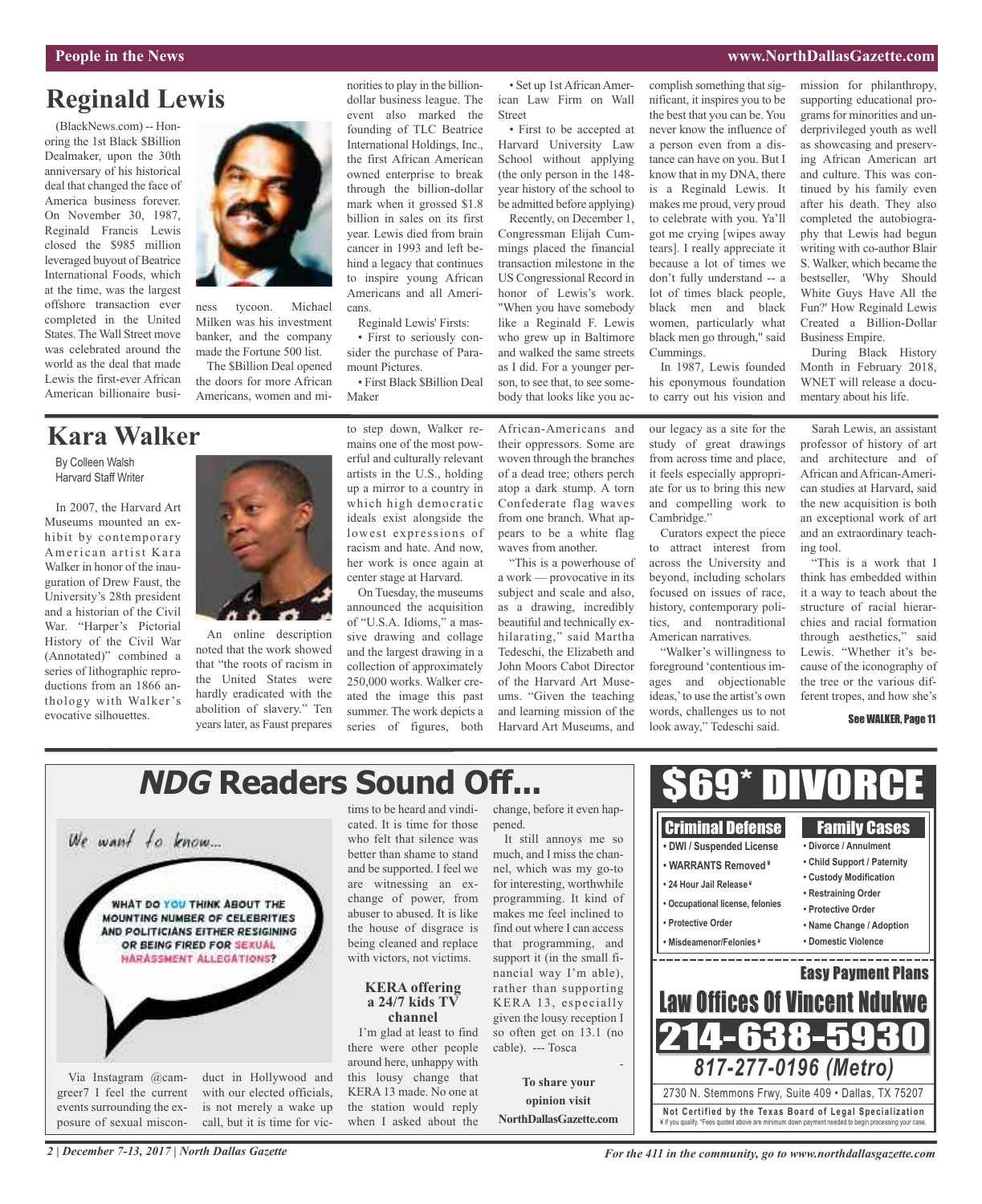### **www.NorthDallasGazette.com Op-Ed**



P.O. Box 763866 - Dallas, Texas 75376-3866 Phone: 972-432-5219 - Fax: 972-509-9058

*"Do what you say you are going to do ... when you say you are going to do it."*

**Publisher's Office:** publisher@northdallasgazette.com

**Sales Department:** marketing@northdallasgazette.com 972-509-9049

**Editorial Department:** editor@northdallasgazette.com

### **Online:**

www.NorthDallasGazette.com www.twitter.com/NDGEditor www.facebook.com/NorthDallasGazette www.pinterest.com/NDallasGazette www.instagram.com/NorthDallasGazette

### STAFF

**Editor** *Ruth Ferguson* **Religious/ Marketing Editor** *Shirley Demus Tarpley ("Sister Tarpley")* **Senior Columnist** *Ed Gray* **Contributing Writers** *Joe Farkus Jackie Hardy Dwain Price Terri Schlichenmeyer Nicole Scott David Wilfong* **Production**

**Chairman Emeritus** *Jim Bochum 1933 – 2009*

**Published By** *Minority Opportunity News, Inc.*

> **Web Master** *Todd Jones*

**Special Projects Manager** *Edward Dewayne "Preacher Boy"Gibson, Jr.*

**Community Marketing** *Nadina Davis*





*unsolicited material and reserves the right to edit and make appropriate revisions. The North Dallas Gazette, formerly Minority Opportunity News, was founded*

*in July 1991, by Mr.Jim Bochum and Mr.Thurman R. Jones. North Dallas Gazette is a wholly owned subsidairy of Minority Opportunity News, Inc.*

*David Wilfong*





The year 2017 is almost over and I can only say "Thank God." What's the latest in Dallas, it's a hell of a year. The Obama years gave people hope, now that President Barack Obama is gone, you got to create your own hope. The Dallas we know is the same old Dallas. The veneer of Dallas is smooth like a glossy print,

with no background.

The Dallas we love and admire has 20 percent of its children starving. In the black community, it is 50 percent. While we argue whether or not a statue stands in a park honoring white supremacy and a defeated cause, a million children go hungry across North Texas. It's all gloss!

The Dallas we live in shows you two cities, like the "Haves and the Have Not's." If you live in Dallas and you have, life is good, it's a buffet, and if you have not you standing in line at a

just gloss.

The recent bond package passed, it is the ultimate glossy of civic boosterish. We want a bigger, better city, however, the question remains unanswered. How do we serve all? How can public services be distributed equally, it's all gloss if we don't do better than we have in the past.

Lyndo Jones was shot in the stomach several times and the Mesquite Police Department, and now activist lawyers are holding to task the County. Whether a

shelter, and it isn't good. It's Dallas County Grand Jury no bills the police department for injuries to Jones or not, we will see the usual actions from American justice. Police actions are justified right or wrong, and that's the fallacy of "justice."

As we gloss over all injustices of 2017 we can only hope that things get better. Things can only get better in Dallas, and in America. They can only get better if we stop hoping and begin to act.

I am Ed Gray and this is Straight Talk.

## **Op-Ed: I'm passing the TMCF baton to DSU President Dr. Harry L. Williams**

By Johnny C. Taylor, Jr. Former President & CEO Thurgood Marshall College Fund

If you are like me, watching the Summer Olympics has always been a family affair. One of my favorite competitions to watch was track and field. Seeing legends like Florence Griffith Joyner and Carl Lewis made us so proud as they seemed to effortlessly run around that track, and win the gold medals. The relay race was always thrilling because, while each individual runner had run their hearts out, the Olympians had to work as a team when passing the baton to the next runner if they wanted to win; failure to get that handoff right could make the difference between a win or a loss. After seven and a half years at Thurgood Marshall College Fund (TMCF), I was recruited to lead one of the world's largest associations, the Society for Human Resource Management (SHRM), and will assume the position of SHRM President & CEO next month. As announced at our 30th Anniversary Awards Gala, I am passing my TMCF baton to an actual runner in real life, Dr. Harry L. Williams, President of Delaware State University.

I am proud of the work our team accomplished under my leadership at

TMCF. While it is true that we raised over \$100 million, including a record-setting \$42+ million investment from Apple and a \$26 million gift from Koch Industries and the Charles Koch Foundation, the thing that was always most important to me as TMCF's President & CEO was Human Resources. We had to have the right team. Every morning I came into the office knowing we had extremely talented people who were motivated to help HBCUs thrive. Whether it was our TMCF Campus Coordinators and Talent & Acquisition teams working directly with our students, our Government Relations team advocating for Black colleges on Capitol Hill and in the White House, or our Revenue team making incredible partnerships and securing millions of dollars for the Black college community via TMCF, our people represented the best in the business. That is precisely why I

had to ensure this hand off to Dr. Williams was orderly, transparent, and smooth. There are several reasons why TMCF's Board of Directors found Dr. Williams to be the best candidate to lead our organization. His proven track record of successfully raising multi-million dollar investments and gifts at Delaware State University, coupled with his enviable and highly effective bi-partisan state and federal legislative strategy, made Harry the top choice of a slate of nearly 200 professionals we considered. Harry will inherit a fiscally sound, programmatically strong, and well-respected organization and that is something we should all celebrate.

After worrying for years about the future of the HBCU, I am seeing some real signs that things are looking up. One of the main things I am optimistic about is the increasing diversity and growth of our campuses. When you look at the data, enrollment at the 101 HBCUs (47 of which are TMCF member-schools, making up roughly 300,000 students) is up about three percent over the prior year. I asked our research and analysis team to dig deeper and they found a 27 percent increase in Hispanics or Latino students attending our institutions and a 26 percent increase in non-residential foreign (immigrants) students attending in 2015-16. This data proves the HBCU value proposition is real. Students are coming to our schools from all over the world, because they see the tremendous opportunity to receive a quality education, in many cases in the STEM fields, at an affordable cost. I have often said we are not EBCUs (Exclusively Black Colleges and Universities), but (HBCUs) Historically Black Colleges and Universities; our diversity is one of our critical differentiators.

I am optimistic that TMCF, under Harry's skillful leadership, will continue to lead, inspire, engage and encourage our HBCU students, faculty, and alumni to show how much HBCUs MATTER. While I'm leaving my role as President & CEO of TMCF, know I am not fully leaving our HBCU family as I will continue to serve on the distinguished TMCF Board of Directors, and hope to have your continued support as I strive to lead SHRM in the spirit of excellence with intentional leadership to make a real global impact.

We have plenty of work to do and I am excited to continue running this race.

*Johnny C. Taylor, Jr. served as the President & CEO of Thurgood Marshall College Fund (TMCF), the largest organization exclusively representing the Black College Community for seven and a half years. Prior to joining TMCF, he spent many years as a successful corporate executive and attorney. Follow him on Twitter at @JohnnyCTaylorJr.*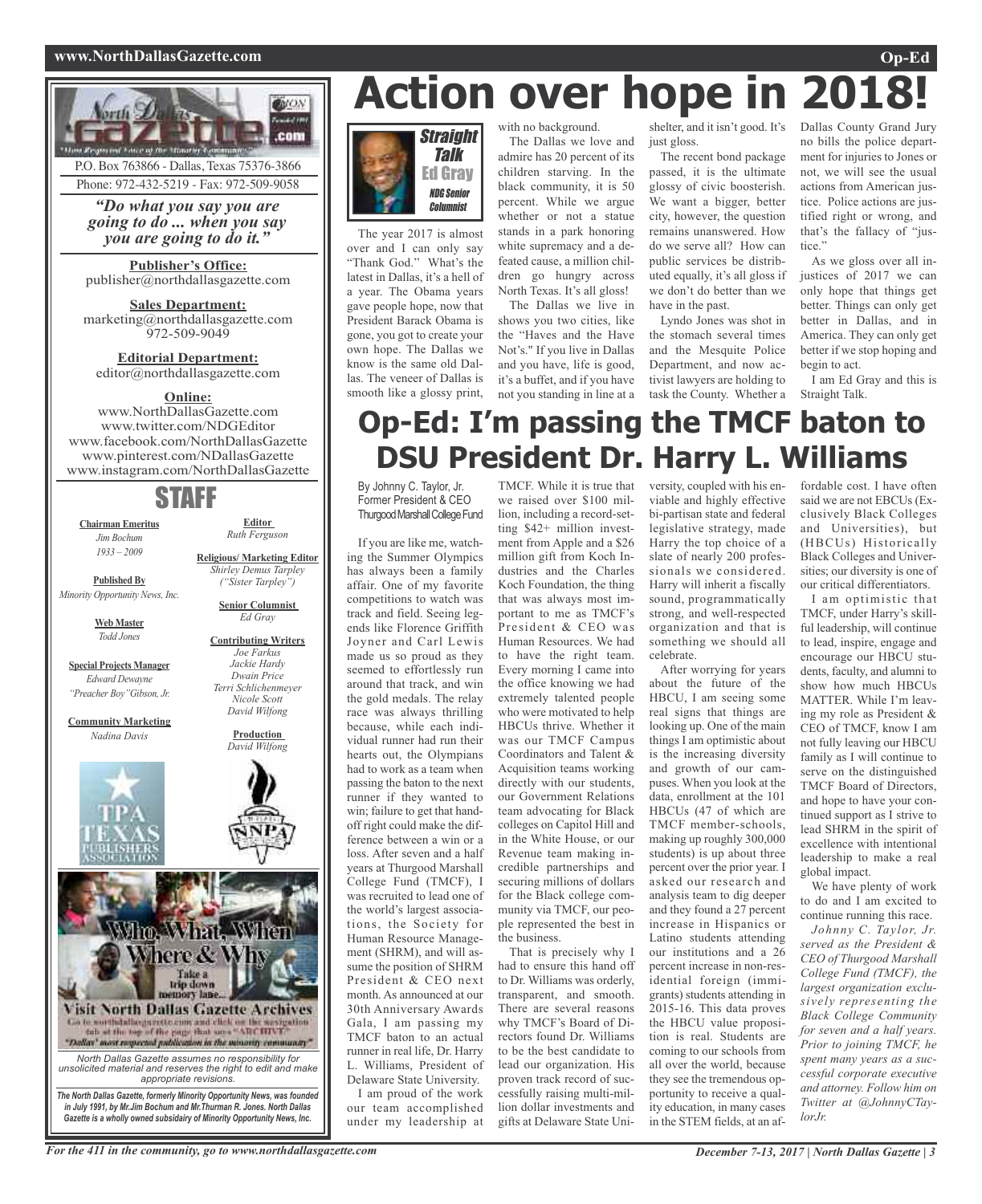## **Poll: 70 percent of marketplace enrollees satisfied with Obamacare**

By Freddie Allen Editor-In-Chief NNPA Newswire

As President Donald Trump continues to sow confusion about the Affordable Care Act (ACA), a recent poll by the Kaiser Family Foundation, shows that, although some of his tactics are working, many consumers still plan on signing up for healthcare during the open enrollment period.

TheACAopen enrollment period started on November 1 and will end December 15 in most states and despite its critics, the law has effectively reduced the uninsured rate for Blacks; healthcare advocates have said that access to preventive care provided by the ACA could also limit the effects of healthcare disparities, like infant mortality rates and deaths from breast cancer among Black women.

Even though the ACA, also known as Obamacare, provided healthcare to millions of Americans—some of them Trump supporters the current president has worked to cripple the law in tweets and actions.

Deep cuts to funding for advertising about the ACA are having expected results.

In previous years, television ads played a key role in educating people about open enrollment and the ins and outs of the ACA. Trump cut that advertising budget to the bone.



*Healthcare legislation put into effect by former U.S. President Barack H. Obama is under attack with the new administration. (Photo: dcblog / Flickr)*

According to a recent Kaiser Family Foundation (KFF) poll, "few of those most likely to consider marketplace coverage report hearing or seeing any ads providing information about how to get insurance under the health care law."

Less than 20 percent of the uninsured and just 12 percent of market enrollees said that they saw ads in the past 30 days that provided information about how to get insurance.

The poll also reported that just 5 percent of the uninsured and 25 percent of the marketplace enrollees were aware of the month when open enrollment ends in their state.

Despite White House efforts to discourage Americans from signing up for healthcare and the House Speaker Paul Ryan (R-Wis.) claims that people would choose not buy Obamacare, if the government didn't

force them, 90 percent of marketplace enrollees said that they would continue to buy their own insurance, even if the government stopped enforcing the individual mandate.

Most marketplace enrollees like their health insurance under the ACA.

The KFF poll revealed that 70 percent of current marketplace enrollees are satisfied with their insurance choices.

"The vast majority (85 percent) of marketplace enrollees also say they plan to sign up for health insurance during the 2018 open enrollment period, and most of them (54 percent of the total marketplace enrollees) prefer to renew their current plan if it is available next year," according to the KFF poll.

Most enrollees will also get help paying for healthcare through the ACA.

"Insurers are still required

#### by law to provide reduced deductibles and co-pays for low-income marketplace enrollees," said Larry Levitt, senior vice president for special initiatives and co-executive director of the Foundation's Program for the Study of Health Reform and Private Insurance. "Premiums are increasing, but consumers will also get more help."

Even though consumers will get help paying for health insurance, this isn't President Obama's open enrollment; many things have changed so it's important to start reviewing plans now.

Don't just "auto-renew" your health insurance plan. Study your options carefully.

In previous years, the healthcare marketplace autorenewed consumers for the upcoming coverage year. According to the KFF poll, almost 25 percent of marketplace enrollees were auto-renewed for their same plan or auto-reassigned to similar plans in 2016 for the 2017 coverage year.

But experts have said that the auto-renewal feature may not identify the subsidies that you're eligible for accurately and when it comes to prescriptions or other life-saving services that you need, you'll want to make sure that any similar

plan fits your needs. Remember, it's best to enroll early; don't wait until the last minute.

During previous enrollment periods, there has been a surge of interest as the deadline nears; that increased activity slowed down the responsiveness of HealthCare.gov and created longer wait times for the marketplace call center, said Karen Pollitz, a senior fellow at the Kaiser Family Foundation.

"Log-in to HealthCare.gov, update your application for

financial assistance, review your plan choices and what they cost, and select a plan for 2018," said Pollitz. "If you want the same plan, select the same plan."

Whether you choose the same health insurance plan or a new one, don't wait until the last minute to make your decision. This year, thanks to Trump and the Republican-controlled Congress, if you have questions about plans in the final hours of the enrollment period, you might just be on your own.



Introducing a new way to meet, work & play!

The Economic Empowerment Center is the perfect place. for your next trade show, conference or private party!



**Monthly meetings** ·Special events · Trade shows

Contact us at 214-540-6932 or

leasing@transformanceusa.org

**Business seminars** ·Birthday parties 8 Currosafena

Holday parties -Non-profit compaign kickoffs -Church services



### **Dallas Sleepers wanted: Obstructive sleep apnea study commences** For patients diagnosed upper airway.

with obstructive sleep apnea, effective treatment is vital for overall health.

Texas A&M College of Dentistry's new sleep research program is enrolling patients for a clinical study to compare the effectiveness of two commonly used oral appliances designed to treat this condition. Recruitment is ongoing, with expected study completion by fall 2018.

Study candidates are patients who have been diagnosed with moderate to severe obstructive sleep apnea but cannot tolerate or refuse to use continuous positive airway pressure, commonly known as CPAP. The oral appliances being investigated utilize different mechanisms to advance the mandible in order to prevent the tongue and soft tissues of the throat from collapsing and closing off the

For more information about the oral appliance clinical study or for prescreening, contact Zohre German, study coordinator, at 214-828-8291 or german@tamhsc.edu.

There is no financial compensation for participating in this study, but participants will be able to keep the two-custom-made oral appliances at its completion.

4 | December 7-13, 2017 | North Dallas Gazette For the 411 in the community, go to www.northdallasgazette.com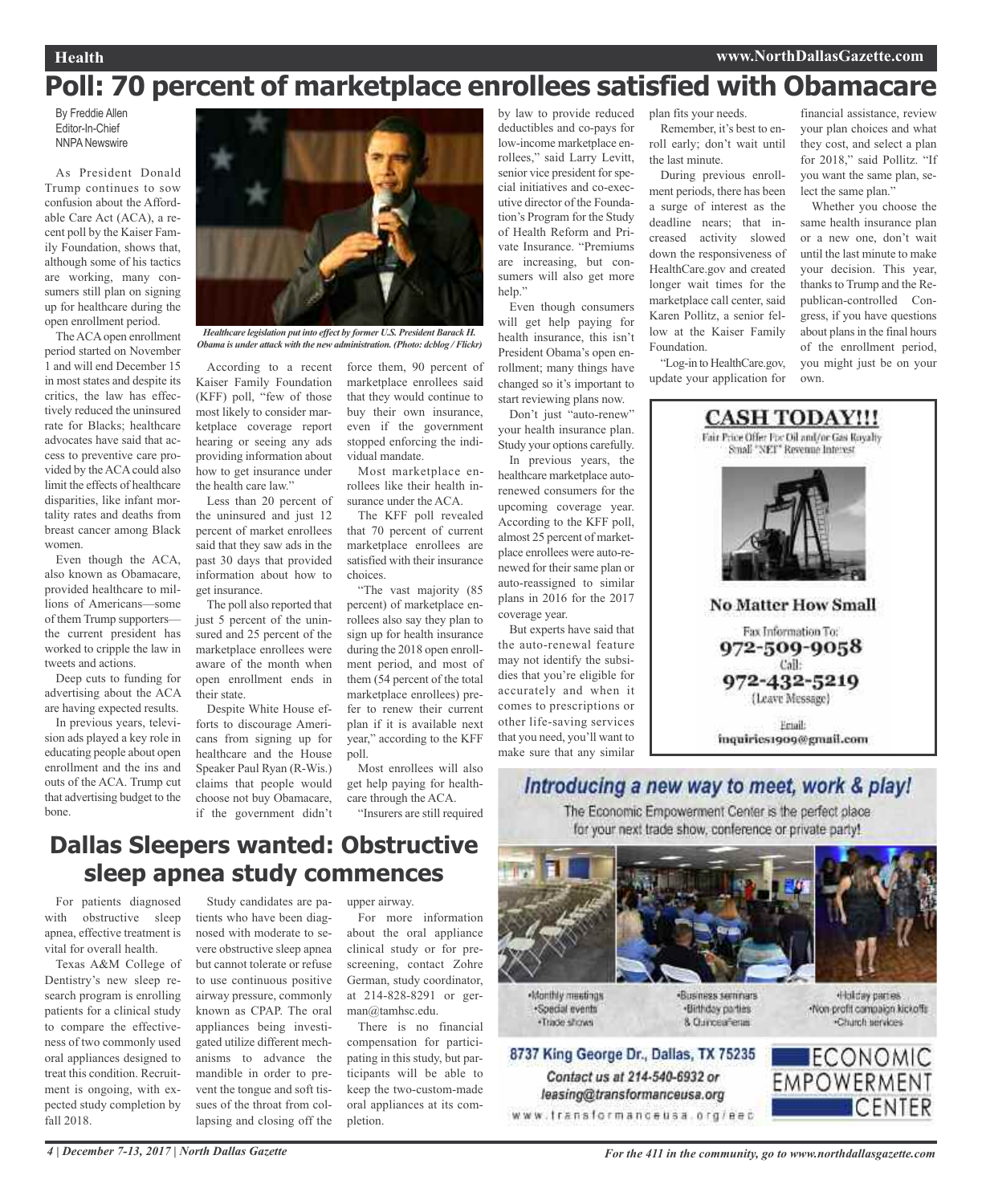## **Groundbreaking ceremony for Plano Senior Recreation Center expansion, renovation project set for Dec. 6**

The Plano Parks and Recreation Department will hold a special groundbreaking ceremony to mark the beginning of the expansion and renovation project of the Plano Senior Recreation Center at 10:30 a.m.

on Wednesday, Dec. 6. The city has been working with architectural firm Smith Group JJR of Dallas for the design, and has selected Byrne Construction Services as its general contractor.

Perhaps the most noticeable addition to the existing 21,000-square-foot facility will be a new, 2,800-square-



*The expansion project includes numerous new areas such as the proposed aerobics room above. (Image: City of Plano website)*

foot cardio and weight room addition featuring ample natural light and overlooking Harrington Park.

This \$7.5 million expansion project was approved by voters in the 2009 bond election. During the recession that followed, many projects—including the Senior Recreation Center were put on hold until the economy improved. In the past three years, Plano Parks and Recreation has

been able to move forward with most of the remaining projects from that bond election, including the Senior Recreation Center expansion.

"We are ready to move forward and are excited about the changes that will be taking place here at this much-loved recreation center," Plano Parks and Recreation Director Robin Reeves said. "Most of all, we want to thank all of our patrons for their support over the years. We recgonzie the value that this center provides to our seniors and we look forward to expanding the leisure and wellness opportunities here."

Project amenities include: • New expanded fitness

- and weight room
- New fitness class space • Additional dining space
- and reconfigured kitchen • Additional classroom

space for classes, seminars, meetings, etc.

• Additional parking and restrooms

• Expanded area for the Wellness Center for Older Adults

Built in 1997, the Plano Senior Recreation Center has become a popular meeting spot for many older adults within the community.

**Community**

The center offers a variety of classes and activities for the 50+ population, such as various health and wellness activities, fitness classes and personal development courses, as well as fine arts classes, games, dancing, day trips and more.

The center is expected to remain open and operational during most of the renovation. For more information, call 972-941-7155 or visit www.planoseniorcenter.org.

## **Dallas Housing Authority announces enhanced open enrollment process for public housing and project-based voucher program**

The Dallas Housing Authority (DHA) announced this week an updated open enrollment process to have continuous open enrollment instead of limiting enrollment to a few days. The DHA has adopted new tech-

nology and processes that allow for enrollment to both its Public Housing and Project-based Voucher Programs so that more families will have the opportunity to apply for rental housing assistance.

The Public Housing Program provides rental housing assistance to low-income and moderate-income families and individuals for DHA-owned rental units. The Project Based Voucher (PBV) program provides

housing assistance for lower income families at private market housing units. Applicants may apply to both programs and any developments identified as available.

The Open Enrollment pe-

riod begins on Monday, Dec. 11 at 9 a.m. and applications are only accepted online at www.dhadal.com.

Applicants without access to the internet are welcome to use computers at any branch of the Dallas

Public Library or a kiosk at the DHA office located at 2575 Lone Star Drive, Dallas, TX, 75212, or 3939 N Hampton Rd. Dallas, TX 75212 between the hours of

#### See DHA, Page 8

### **Talented Dallas ISD student orators vie for coveted finalist positions at 26th annual Gardere MLK Jr. Oratory Semifinal Competition**

On Tuesday, Dec. 5, fourth- and fifth-grade students from Dallas ISD elementary schools will vie for one of eight finalist positions during the semifinal round of the 26th Annual Gardere MLK Jr. Oratory Competition. Honoring the late Dr. Martin Luther King Jr.'s legacy, the students will de-

liver original three-to-five minute speeches addressing the topic: "What is your dream for today's world?" Presented in the spirit of learning and celebration, the competition is designed to highlight the cultural diversity of the community while recognizing and encouraging the writing and speaking

skills of elementary school students. The annual competition is presented, hosted and sponsored by Gardere.

More than 120 students representing 16 Dallas ISD schools participated in the in-school qualifying rounds from Oct. 2 to Oct. 13. One student from each school was selected to advance to

the semifinal round. Of the 16 students competing Dec. 5, eight will advance to the final competition. Criteria for judging include delivery, stage presence, and content interpretation and memorization. The final round of competition will take place at W.H. Adamson High School Friday, Jan. 12, 2018.





*for the final event set to take place at Adamson High School. (Photo: DISD)*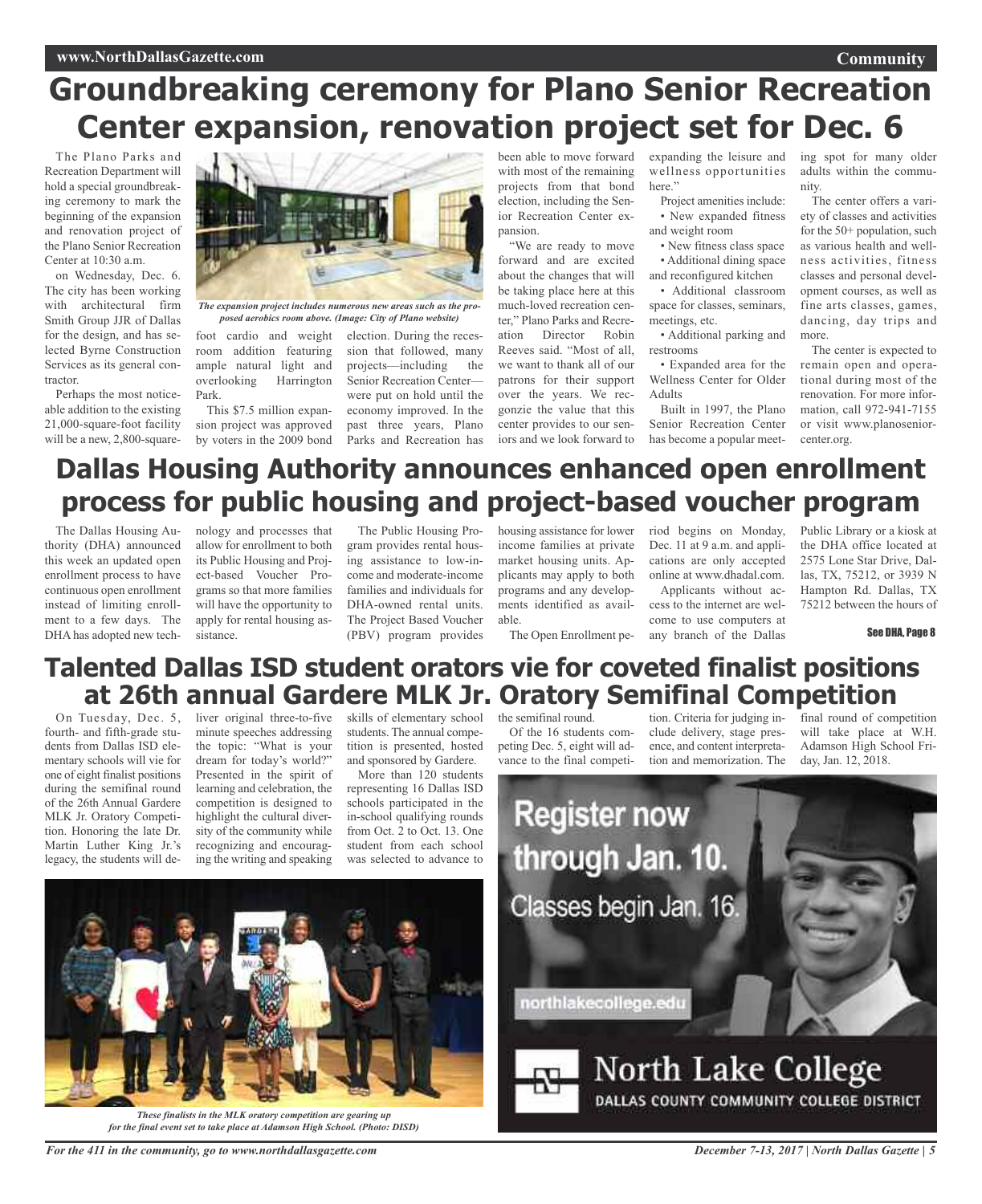### **Young, Gifted, and Black: What no one told me about being 'first' to college**

By Brandon Terrell

I was reared and schooled in Detroit, where poverty and oppression eloquently danced while violence and crime serenaded the communities.

The crime and oppression in my neighborhood drove me to submit a college application that changed my life's trajectory. I wasn't going to college to become an adult; I faced mature challenges and struggles long before filling out my college applications. For me, higher education represented an escape from adult struggles.

But, I couldn't escape the financial challenges. For first-generation college students like me, the responsibilities designed for mature adults were often delegated to us adolescents. Now that I'm in graduate school, I



really need to thrive at a four-year college.

And, despite some model programs at universities, I fear the current political climate and threatened budget cuts will only make it harder for first-gens to obtain a four-year degree.

I know from experience my journey as a first-gen and non-traditional undergraduate college student is devastatingly common. No one in high school or

college spoke to me about typical beliefs, and negative ideologies, all while juggling

school, plus a job or two.

Life had prepared me for college. But the challenges never stopped coming. Even as I struggled to pay

tuition and buy meals when the food courts closed for the weekends, I often got calls from relatives who needed help buying groceries. Relief started with me. I had no safety net - I WAS the safety net.

Completing college required a survival balancing act-maintaining my GPA, bridging gaps back at home, and navigating collegiate bureaucracies while carefully responding to microaggressions and prejudice in majority white spaces.

Spectators would classify the underlying factor of our motivation as "grit" or "determination," but for many first gens, our motivation is simply survival. We have no choice.

Missing an assignment, being too tired to attend a bio lecture after working more than 30 hours a week, failing a 300 level course, or even missing a tuition payment created a slippery slope back to the environment that suffocated dreams.

But we are a population colleges cannot afford to lose, as we represented 36 percent of students seeking a four-year degree nationwide in 2012.

Politicians, educators, social workers, counselors, and administrators must address the intersecting social and cultural challenges that precede our applications, accompany us to college, and follow us even after securing a degree.

Access to college and financial aid is not enough to secure a better quality of life for students coming from low-income backgrounds.

The gap is widening with only 14 percent of the most economically disadvantaged students earning a bachelor's degree, according to a 2015 federal study.

We need a different support system to thrive in college-mentors, help with living expenses, travel costs, tutors, flexible schedules, and emotional support from other students who feel isolated, but are coping with similar struggles.

We need to stop talking about college attainment in simplistic ways. It takes so much more than grit.

*Brandon Terrell is currently attending graduate school at Eastern Michigan University, after graduating there in 2015 with a bachelor's in psychology. He also works at the University of Michigan as a program assistant for the community health department.*

### **Dallas ISD Rusk Middle keeps designation as AVID school**

Students and staff at Dallas ISD's Thomas J. Rusk Middle School got the answer they wanted to hear on Thursday, Nov. 30.

After a thorough review, Rusk once again earned a designation as an AVID National Demonstration School. This time, the renewed certification won't expire for three years, which is the longest time period granted.

The announcement came in a pep rally-type setting, with Rusk cheerleaders and the band setting an exciting



FASFA, Pell Grants and loans were foreign concepts. The conversations I had growing up rarely involved college. We talked about who was buying dinner that night or who needed to get a job to help pay bills.

Survival was the goal. By the time I applied to college, I had already tangled with life and boxed with oppression, discrimination, stereo-

tone. Mike Mozingo's confirmation of the recertification made students and staff in the school auditorium cheer.

"You are a very good school," said Mozingo, a

program manager for AVID in Texas. "To be a National Demonstration School, you have to do AVID very well."

AVID stands for Advancement Via Individual Determination, and its techniques give students the tools they need to succeed academically.

*DISD*

That includes such things as teaching them how to take effective notes in class

to learning how to be organized by using a detailed binder for all their schoolwork. The end goal is to make students collegeready. Several Dallas ISD schools offer the AVID program.

Being a National Demonstration School means that Rusk's program exhibits best practices, and will be an example other schools in the region can visit to see what it takes to implement a high-level AVID program.

Principal Juan Cordoba credited AVID students and staff for putting in the hard work necessary to renew the certification.

Rusk is in its first year as an ACE (Accelerating Campus Excellence) school, a district effort that staffs academically struggling schools with experienced, proven educators and also requires an added commitment from students and parents to strive for excellence.

Cordoba called the AVID recertification a big win for the local school, and it is among many others sure to follow.

# **Are you committing one of the five 'study sins?'**

According to the education experts at Magoosh, www.magoosh.com, an online solution that gives everyone access to enjoyable, affordable, and quality test prep—just because you're spending time on study-related activities (we see you lurking on College Confidential) doesn't mean you're setting yourself up for ACT success.

Here are 5 mistakes to avoid to ace the test:

#### *#1: Comparing and Despairing*

It might seem like everyone else's scores are higher or that they're improving

faster — but that's not true. Keep the focus on your own improvement for maximum results.

*#2: Procrastinating On College Confidential*

Looking at online test prep or application forums won't magically improve your scores — it's as unrelated to test prep as spending time on Instagram and Facebook.

*#3: Picking A Distracting Study Environment*

Y'all, having your study materials open in front of a TV never works — so pick a study spot that allows you to focus properly.

#### *#4: Designing The Bullet Journal Of Your Dreams*

Ah yes, everyone's favorite procrastination technique — creating extensive study outlines, calendars, guides, and strategies. If you spend too long creating these, you won't even get to the part where you actually

study.

*#5: Binging On Hot Cheetos*

Research shows that eating junk food can mentally slow you down and make you less motivated meaning you should ditch those chips for a healthier snack.

## **What everyone can learn from the Texas Essa state plan**

By Lynette Monroe Program Assistant NNPA ESSAMedia Campaign

Education officials in Texas put a lot of work into

the Every Student Succeeds Act state plan that they submitted to the Department of Education. We can all learn from what they included and what they chose not to include.

The Texas plan is supported by the strategic priorities of the Texas Education Agency (TEA). These priorities include: (1) recruiting, supporting, and retaining teachers and principals; (2)

building a foundation of reading and math; (3) connecting high school to career and college; and (4) improving low-performing schools. TEA acknowledges these priorities require support and

therefore list three prerequisites referred to as "enablers" for effective implementation of these strategies. These enablers include: (1) increased transparency; (2) ensuring compliance; and (3) the

strengthening of organizational foundations.

Overall, Texas's plan is designed to implement ESSAas Congressintended; allocating resources and funds accord-See ESSA, Page 7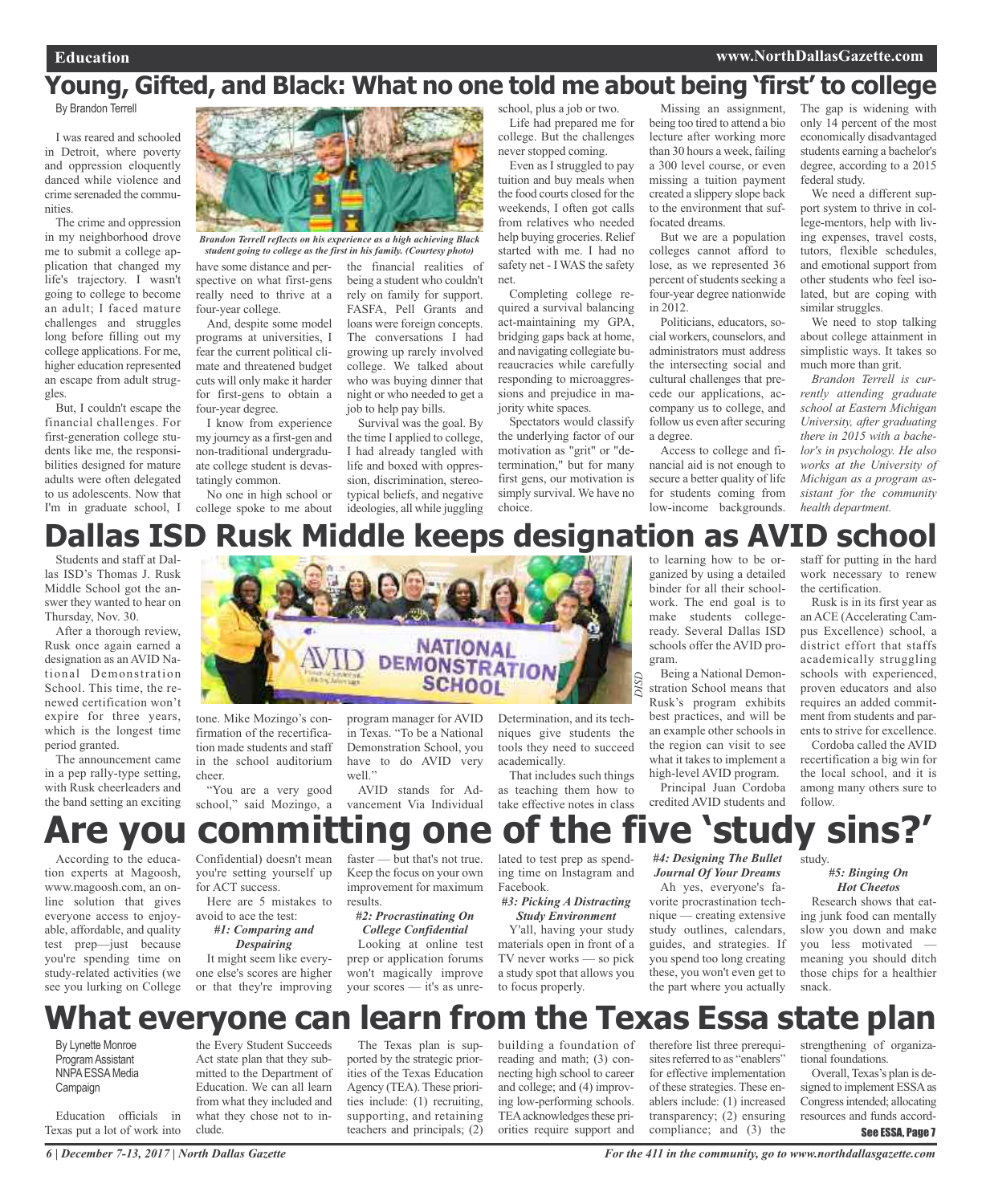### **WWW.NorthDallasGazette.com** *Entertainment* **<b>Carrollton** *Entertainment**North Dallas: Carrollton* **/ Irving / Plano**

### **Interior design dreams soar at the 7th annual Las Colinas Home Show**

*photo*

Don't let the winter blues invade your home! Spruce it up just in time for spring at the 7th Annual Las Colinas Home Show. The show returns by popular demand to the Irving Convention Center on Jan. 13-14 and will provide the perfect palette for your home design dreams. This event offers homeowners a convenient one-stop shopping experience and the chance to find the perfect company for all home improvement projects – no matter the budget size.

Forward-thinking interior design is in high demand and, this year, the Las Colinas Home Show, will be held at the Irving Convention Center, is centering its event on the ideas, tactics, practices, and experts that will help transform any home.



"This show was created with the heart of the home in mind," commented Dave Holz, "With interior trends changing, and homeowners daring to think outside the box, we wanted to provide an outlet for them to be inspired and live 2018 in a space they have always wanted. Our guests can come in, shop with ease, and meet all of their home needs under one roof."

In addition to exploring a myriad of interior design

possibilities, visitors have the unique opportunity to meet face-to-face and experience free immersive workshops with local home improvement experts, try out the latest gadgets designed to make home life easier, and explore huge savings from over 100 local exhibitors. *Courtesy*

Guests will enjoy the following speakers and highlights during the run of the show:

**• Interior Design Forum**

– Want to give your home a face-lift but aren't sure where to start? Need the courage to try something bold and daring? Come along to the Las Colinas Home Show Interior Design Forum and attend free talks with local design experts that can help you get on your way to living in a space you've always desired. Learn tips and tricks on how to have a good eye when you're on a budget, checkout new styles and trends, take home a few "design hacks" and add some flair to your home in the blink of an eye!

**• Energy Efficiency** – With cooler temperatures setting in, are you noticing that your house is a bit drafty?Are your energy bills through the roof? Meet with several companies, including Champion Widows and Doors, Sears, and Preferred Energy Solutions, to find out what's driving up the cost of your home's utilities and get those problems addressed now. Be sure to stop by and visit with representatives from Solar City and Energy Foam Insulation to find innovative solutions that can save you money for years to come.

**• Outdoor Living** - Prep now for fantastic weather and deck out your outdoor space! Get show only specials from companies like Texas Custom Patios, Ideal Outdoor Living, and Equinox Louvered Roofs who can help you create something amazing! While you're at it, dive in and check-out the latest pool and spa options during the off-season. Dolphin Pool Supplies, Eco

Spa, and Atlas Buildings, Pools and Spas will be on hand to help your summer outdoor living dreams become a reality.

**• Kitchen & Bath** – Give your kitchen a kick and make it funAND functional! Learn more about various options from small jobs to complete overhauls with local businesses like Rockaway Company and Kitchen Alive that can make it all possible! And with experts like Statewide Remodeling, Granite Transformations, Cabinetfacers, and Central Renovation, you can have the kitchen you have always wanted in no time!

For more information on the Las Colinas Home Show, event timings or to purchase tickets, please visit www.texashomeandgarden.com

## **WFAA's Brett Shipp resigning to run for congressional seat**

By Joe Farkus *NDG* Contributing Writer

Long-time investigative reporter for WFAA Brett Shipp resigned his position Tuesday, Dec. 5 in preparation to run for Texas' 32nd Congressional District. For more than two decades, Shipp has worked for the station becoming a local fa-



vorite and award-winning staple in the DFW news market.

### **ESSA,** continued from Page <sup>6</sup>

ing to need, closing the achievement gap, and increasing community partnerships. TEA states several long-term goals. The first, being that by the year 2030, sixty percent of Texans aged 25-34 will possess some form of post-secondary credentials. Another long-term goal is a 94 percent high school graduation rate. For English Language Learners, TEA proposes that by 2032, forty-six percent of students should be achieving English language proficiency.To support these long-term goals, Texas has established shortterm targets in five-year intervals.

Amajor component of equitable resource allocation is the collection of data. TEA evaluates academic performance by ethnicity, economically disadvantaged, students

receiving special education services, students formerly receiving special education services, English learners, continuously enrolled, and

mobile. The minimum size for subgroup data reporting is 25. Data for subgroups 10 or smaller will be calculated using a three-year composite score. Considering the population of Texas metropolitan areas, it seems the subgroup size of 25 is appropriate. TEA will also periodically review the resource allocation process for local education agencies; which could include a review of per-pupil spending.

ESSA requires that schools use three academic measures and one non-academic school quality or student success measure to determine school achievement. TEA has chosen to use the "percentage of

Shipp is jumping into the race later than most, barely making the Dec. 11 deadline for candidates.

Shipp joins a field of nearly a dozen Democrats seeking to unseat Republican Congressman Pete Sessions, first elected in 1996 in Texas' 5th district before being redistricted and winning Texas' 32nd district in

*WFA A*

> assessments at or above the Meets Grade Level standard for all students and student groups by subject" as their school quality and student success measure for elementary and secondary schools. For high schools, TEA will use college, career, and military readiness to include: students who earn dual credits; students who successfully complete AP Exams, students who are awarded associate's degrees while in high school, students who enlist in the military, etc.These "non-academic" indicators are disappointing since the U.S. Department of Education encourages less emphasis on testing. Four of the six indicators of school success identified by TEA include an element of testing. Students deserve holistic education that values social development as well as academic achievement. Primarily focusing on

2002.

Sessions, who did not have a Democratic opponent in 2016, has already raised more than \$1 million as of the Sep. 30 reporting deadline in anticipation of a tough general election fight for his seat.

Shipp's leading primary opponents, based solely on fundraising numbers alone,

test scores as a means of determining success devalues other important categories of intelligence, such as musicalrhythmic and harmonic abilities.

Texas does deserve praise for their inclusion of a "Closing the Gaps Domain" in their A-F accountability system. The Closing the Gaps Domain focuses on educational equity for all children; irrespective of ethnicity, economic status, or special education status.The Closing the Gaps domain must represent at least 30 percent of the overall school rating. Any school that has one or more significant gaps in achievement between subgroups will be identified for targeted support and improvement. TEA will also use a ranking system; comparing school progress to other schools with similar student demographics.

are Ed Meier – who has raised more than a half-million dollars – and Colin Allred – with more than  $$200,000 - as of Sep. 30.$ 

Meier is looking to capitalize on his prior experience as a senior advisor in the U.S. State Department during the Obama administration and as a policy director for Hillary Clinton's

Texas also seems to have made every effort at establishing community partnerships by proposing numerous consultations under a variety of circumstances. Campuses that need comprehensive support or require even more rigorous interventions must undergo a district-led improvement plan. However, before any plan may be submitted the district must consult with parents and community members. TEA has also included parent and community feedback in their initiatives to reduce the risks of student drop-outs; the Texas Readers Initiative focuses on creating parental and public awareness while the redesign of school report cards assists parents in better understanding their child's learning needs.

So, although school accountability measures focus primarily on testing, and supunsuccessful campaign for the presidency in 2016, while Allred's past as a professional football player and civil rights attorney have attracted attention.

The primary election to determine the nominees for both parties is Tuesday, Mar. 6, 2018. The general election will be Tuesday, Nov. 6.

port for a well-rounded curriculum like the promotion of the benefits of a free enterprise system, as well as, religious literature including "the Hebrew Scripture (OldTestament) and New Testament, and its impact on history and literature." Texas made a concerted effort to implement the Every Student Succeeds Act according to the original intention of the law to allocate resources and funds according to need, close the achievement gap, and increase community partnerships. *Lynette Monroe is a mas-*

*ter's student at Howard University. Her research area is public policy and national development. Ms. Monroe is the program assistant for the NNPA's Every Student Succeeds Act Public Awareness Campaign. Follow Lynette Monroe on Twitter @\_monroedoctrine.*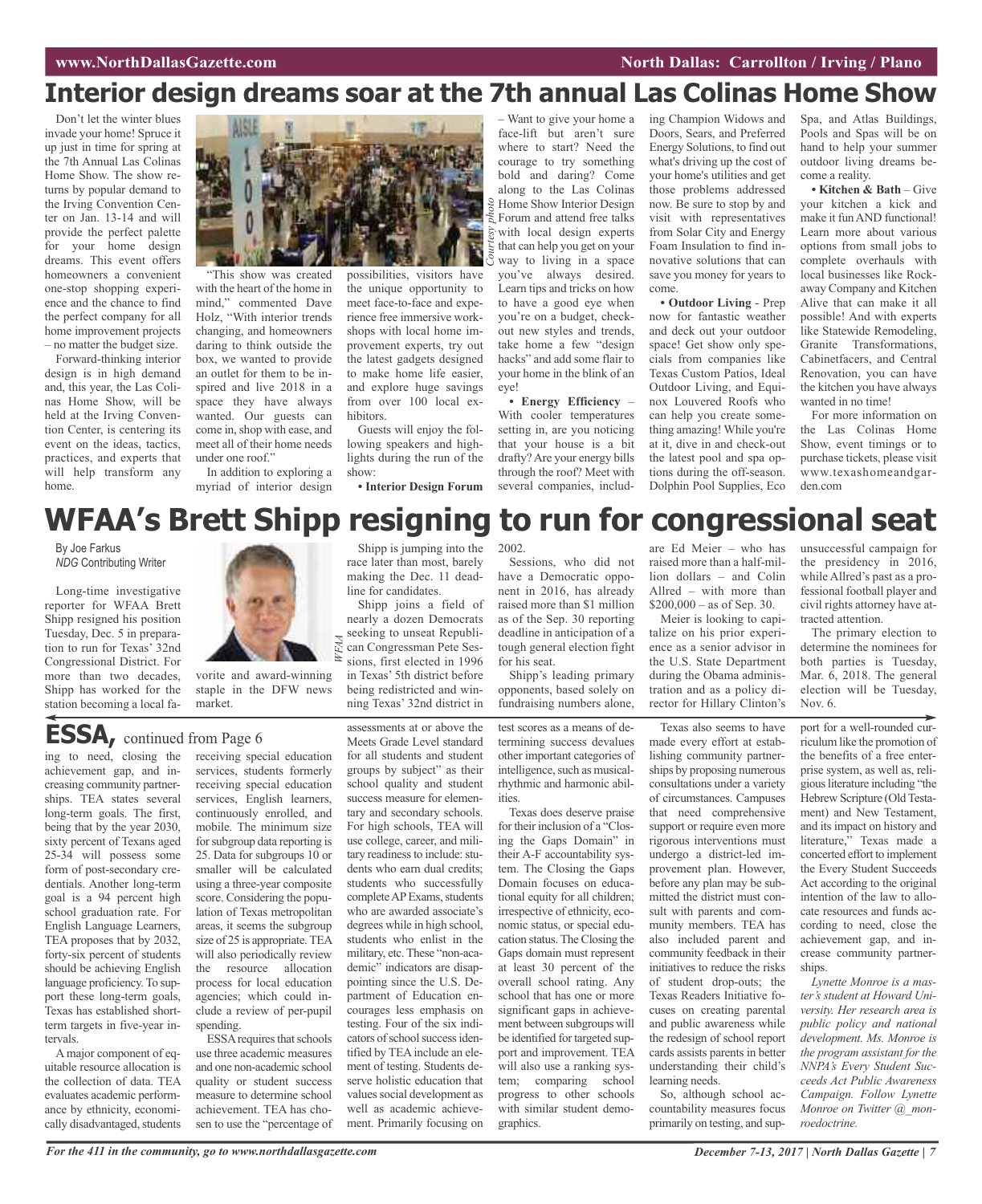### **City Briefs**

#### **Carrollton**

The City of Carrollton is hosting **Christmas in Rhoton Park** Saturday, Dec. 9 from 4 p.m. to 6 p.m. at 2250 Ridgedale Dr., Carrollton.

The event will feature a ribbon-cutting ceremony to recognize the improvements made to the park that benefit both the surrounding neighborhood and the entire community. Hot chocolate, cookies, holiday arts and crafts, caroling, story time, toy train rides, a visit from Santa Claus will all be featured as well. City staff, members of the Carrollton PD and Texas Fire Rescue, and Councilmembers will all be present to visit with residents. Admission to the event is free.

### **Dallas**

Park Cities/Central Dallas Democrats are hosting their annual **Holiday Party** Friday, Dec. 8 from 6:30 p.m. at 8:30 p.m. at 9714 Losa Dr., Dallas. This year's party will be both a commemoration of John Lennon on the anniversary of his death as well as a celebration of the Park Cities/Central Dallas Demo crats' community, friendships, and future.

Club treasurer Gene Soslow will provide entertainment and while Chef Ivan Pugh of Bucky Moonshine's restaurant will be preparing the food. No RSVP is required, however admission is \$15 for each

8:00 am to 5:00 pm Monday through Thursday and on Fridays from 8 am to noon. Applicants with physical disability needing assistance to apply may contact the DHA during the Open Enrollment at 214-640- 5605. To apply, applicants must have an active email account. Applicants in need of an email address may register for a free email account through an internet provider of their choice. Detailed information about how to apply for

**DHA,** continued from Page <sup>5</sup>

member and \$25 for nonmembers.

The Regional Black Contractors Association (RBCA) will conduct a **Community Involvement Day: Clean the Street** initiative on Lancaster Rd. Saturday, Dec. 9 from 7:30 a.m. to 10:30 a.m. starting at the Lancaster/Keist Shopping Center at 3200 S. Lancaster Rd., Dallas.

This event is being conducted by RBCA Chairman John Proctor and invited community partners include Deputy Mayor Pro Tem Dwaine Caraway, Councilman Casey Thomas, and many more.

Admission to the event is free. For more information contact Kevin Williams at kwilliams@blackcontractors.org.

Mutts Canine Cantina is partnering with Community Beer Co. to host **Pints for Pups** Saturday, Dec. 9 from 12 p.m. to 4 p.m. at 2889 Cityplace West Blvd., Dallas.

The event will benefit Texas Husky Rescue and Paws in the City. Guests that donate \$10 to the cause will receive a commemorative event glass and one pour from Dallas' own Community Beer.

Refills will only be \$5 with 100 percent of the proceeds being donated to the two organizations previously listed. Onsite adoptions will also be taking place at the event.

assistance is available at

To ensure the application process is accessible, equitable, and available to all, applications will be randomly selected from the waiting list. Time and date of application will not be used to establish an applicant's position on the waiting list. Therefore; there is no advantage to apply early. Application status on the waiting list will be available online and applications will be retained for 18-months.

www.dhadal.com.

### **Garland**

The Citizens Firefighters Club of Garland is parterning with the Kiwanis Club of Garland to host **Pancakes with Santa** at Central Fire Station Saturday, Dec. 9 from 7 a.m. to 1 p.m. at 1019 Austin St., Garland. Attendees are encouraged to bring the whole family to enjoy delicious pancakes and to have a picture made with Santa and Mrs. Claus. Advanced tickets for the event are \$6 and can be acquired by emailing santapancakes2017@gmail.com. Tickets will also be available at the door for \$7 per person.

#### **McKinney**

McKinney Public Library System is hosting **Caroling in the Square** Saturday, Dec. 9 from 4:30 p.m. to 6 p.m. at 101 E. Hunt St., McKinney. Roy & Helen Hall Memorial Library staff will provide lyrics and sheet music as participants will sing holiday songs while walking through historic downtown. Admission is free, and attendees are encouraged to dress in holiday attire and to bring choirs and choral groups along with them as well. More information can be found by calling 972-547-7323.

#### **Plano**

Texas CARES animal shelter is hosting **Santa Photos at West Plano PetSmart** Saturday, Dec. 9 from  $12$  p.m. to  $4$  p.m. at



*McKinney Public Library System is hosting Caroling in the Square Saturday, Dec. 9 (Photo Credit: Herry Lawford/Flickr)*

6204 W. Park Blvd., Plano. admission to the event is Santa will be present along with his elves and Texas CARES's team of professional photographers to take photos of attendees and their pets as well as their (human) children. While

free, donations for the photographs are encouraged.

#### **Richardson**

The City of Richardson presents **Santa's Village** on select dates from Thursday,

Dec. 7 through Sunday, Dec. 17 at the north side of Richardson City Hall at 411 W. Arapaho Rd., Richardson.

This free holiday tradition is organized to offer children and their families fun Christmas activities in a safe environment where they can enjoy a visit from Santa Claus, live performances, holiday photo ops, and warm cups of hot chocolates and snacks. Various performances are scheduled for each day the village is open.

*To submit events and announcements, send an email to editor@northdallasgazette.com with headline Community Briefs.*





*8 | December 7-13, 2017 | North Dallas Gazette*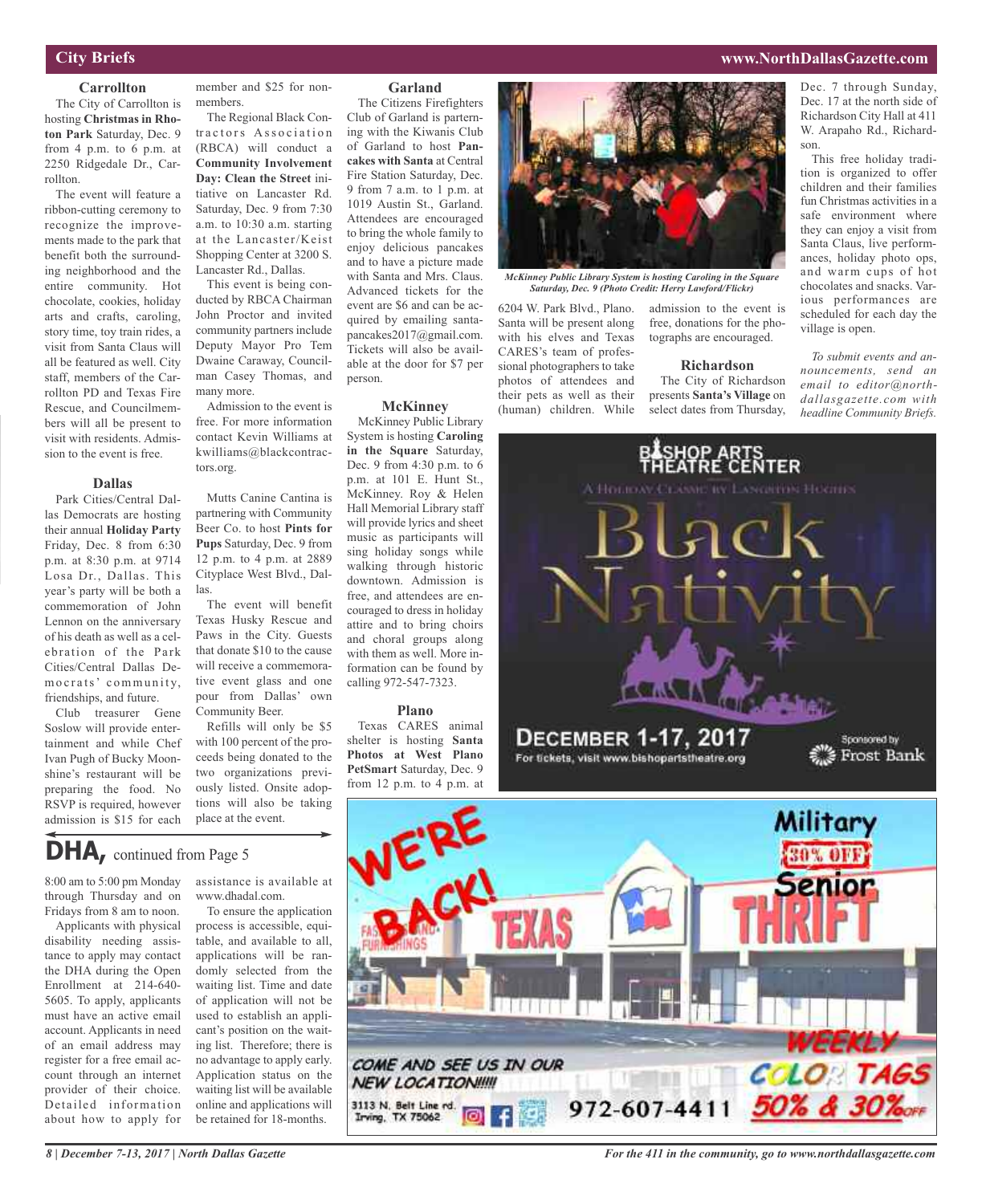# **Cowboys-Giants rematch could be a whole new ball game**

By Dwain Price *NDG* Sports Contributor

FRISCO – That New York Giants team the Dallas Cowboys defeated, 19-3, in the regular season opener will be decidedly different than the one the Cowboys will square off against Sunday at noon in New Jersey.

For starters, the Giants shuffled the deck on three of the top personnel in their organization. Head coach Ben McAdoo was fired Monday and the Giants named defensive coordinator Steve Spagnuolo as the interim head coach.

Giants general manager Jerry Reese was also fired, and the team named assistant general manager Kevin Abrams as the interim general manager.



*The Dallas Cowboys had a big game against Washington and are looking to move into a winning record in a rematch against the New York Giants. (Photo: Keith Allison / Flickr)*

And this past Sunday against the Oakland Raiders, the Giants didn't play long-time starting quarterback Eli Manning, and instead benched him in favor of Geno Smith.

All of this drama will serve as the backdrop for the Cowboys (6-6) as they attempt to keep their faint playoff hopes alive. However, Cowboys coach Jason Garrett isn't concerned

about whether all the changes in New York will give the Giants a boost.

"We have to focus on us and our preparation and get ready for them," Garrett said. "You know, lock in on what we need to do as coaches and players each day this week."

Garrett can certainly relate to what's happening with the anemic 2-10 Giants. Garrett was the Cowboys' offensive coordinator and assistant head coach, but became the team's interim head coach when Wade Phillips was fired on Nov. 8, 2010.

Phillips was fired after the

Cowboys got off to a 1-7 start. The Cowboys finished that season 5-3 under Garrett, whose first win, ironically was a 33-20 decision on the road over the heavily favored Giants.

Asked to compare the path he traveled to become the Cowboys coach to what the Giants are experiencing, Garrett said: "That was a particular situation that we had a few years ago, and we tried to handle it the best. The biggest thing we tried to preach to our guys is just to prepare for the opportunity that we have on Sunday.

"It's the same thing we're

preaching right now to our team, to get ready for this opportunity that we have. Each day's worth of preparation is critical to allow us to play our best."

Last week the Cowboys played their best game of the season as they spanked the Washington Redskins, 38-14. In the game, the Cowboys' defense was very aggressive and played with more passion, the special team's got an 83-yard punt return for a touchdown by rookie Ryan Switzer, and the offense saw running backAlfred Morris carry the

See COWBOYS Page 12

**RE-ELECT** TIRICE KIM COD



*Do you have an upcoming event? Contact NDG Entertainment at marketing@northdallasgazette.com*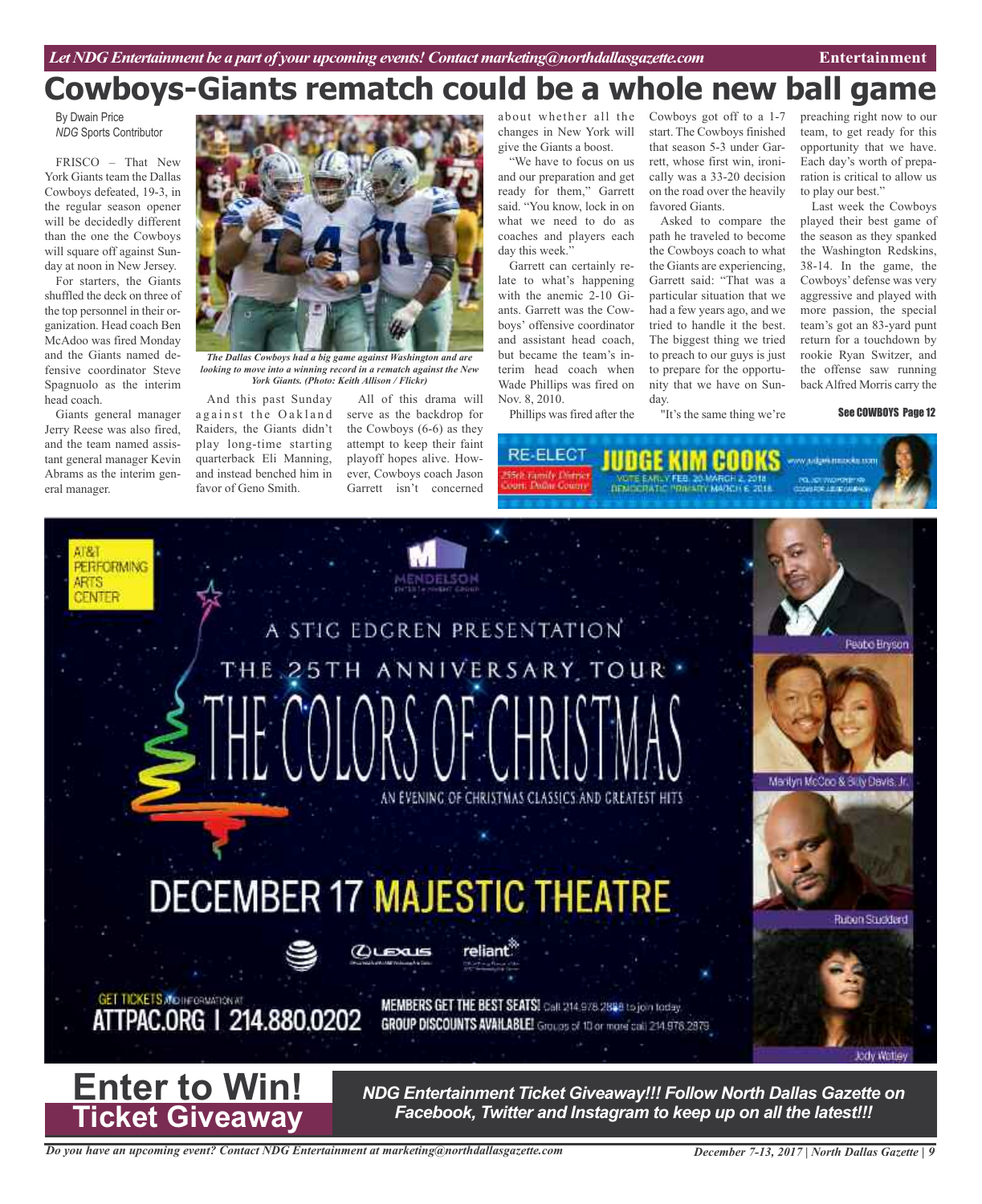## **Bishop Arts' Black Nativity features memorable performances**

By David Wilfong *NDG* Special Contributor

*B l a c k N a t i v i t y* b y Langston Hughes has become a holiday standard at the Bishop Arts Theatre Center (215 South Tyler Street), and its current cast has the show-up and running until Dec. 17.

*Black Nativity* is more than what the name implies, a re-telling of the Christmas story portrayed by African-American actors.

It is a transitional adaptation which carries the Bible



*Brittany Jackson and the ensemble cast of Black Nativity perform "River of the Lord" during the second act of the Christmas standard on Dec. 2 at Bishop Arts Theatre Center in Oak Cliff. (Photo: David Wilfong / NDG)*

story into a current environment, much in the same spirit as such productions as

Godspell or Jesus Christ Superstar.

It debuted off-Broadway

in 1961 and has become a recurring Christmas offering at a growing number of notable venues across the country. In Dallas, the production has found a home at Bishop Arts Theatre in Oak Cliff.

First-time viewers will find familiarity with much of the music, while the arrangement might be novel.

Some of the music was produced specifically for the play, and in the hands of the right vocalists, will be cemented into the mind's

yuletide library. Tiana Alexander, a graduate of Dallas'Arts Magnet, is a vocal feature in this season's run of Hughes' musi-

cal. Tulsa singer/songwriter Brittany Jackson also delivers some memorable solo performances as she also portrays Mary in the stage adaptation.

The performance of "Holy" by Rhonda Francis closing out the first half of the show was a powerful standout performance on the second night of the

show, leaving the audience ready for more after the intermission.

This season's run at Bishop Arts began on Dec. 1 and concluding on Dec. 17. Shows are performed on weekend nights.

On Friday and Sunday nights, curtain time is at 7:30 p.m. On Saturdays, there is a matinee at 3 p.m. and an evening performance at 8 p.m.

More information on Bishop Arts Theatre Center is available at www.bishopartstheatre.org.

### **The Great Distance Home is impressively choreographed, light entertainment**

By Joe Farkus *NDG* Contributing Writer

"Boy. Go. Girl. Man. Home.'

Those are the only five words one will hear at any performance of Kelsey Leigh Ervi's The Great Distance Home at WaterTower Theatre this holiday season. The play – set only to Christmas

and instrumental music and expressive gestures and noises from an entertaining cast – follows the life of its male protagonist from birth to death, all the while contemplating the true meaning of home and family.

Born to doting and encouraging mother (Carissa Jade Olsen) and a cold and distant father (Christopher Llewyn

Ramirez), the central character (Mitchell Stephens) sets out on a journey at adulthood to experience life on his own terms, eventually falling in love with a youthful and charming young woman (Kelsey Milbourn) and having a son of his own (Garret Storms). Focusing on the cyclical nature of life and emphasizing the beauty of in-

dividuality and daring to be different, there are genuine moments of heartwarming sentimentality followed by unfortunate hammy displays of unintentional silliness backed by swelling scores that might make one laugh for all the wrong reasons.

There are, however, moments intended to generate



*Mitchell Stephens and Carissa Jade Olsen in The Great Distance Home at WaterTower Theatre (Photo Credit: Evan Michael Woods)* See DISTANCE, Page <sup>15</sup>



*10 | December 7-13, 2017 | North Dallas Gazette*

*Do you have an upcoming event? Contact NDG Entertainment at marketing@northdallasgazette.com*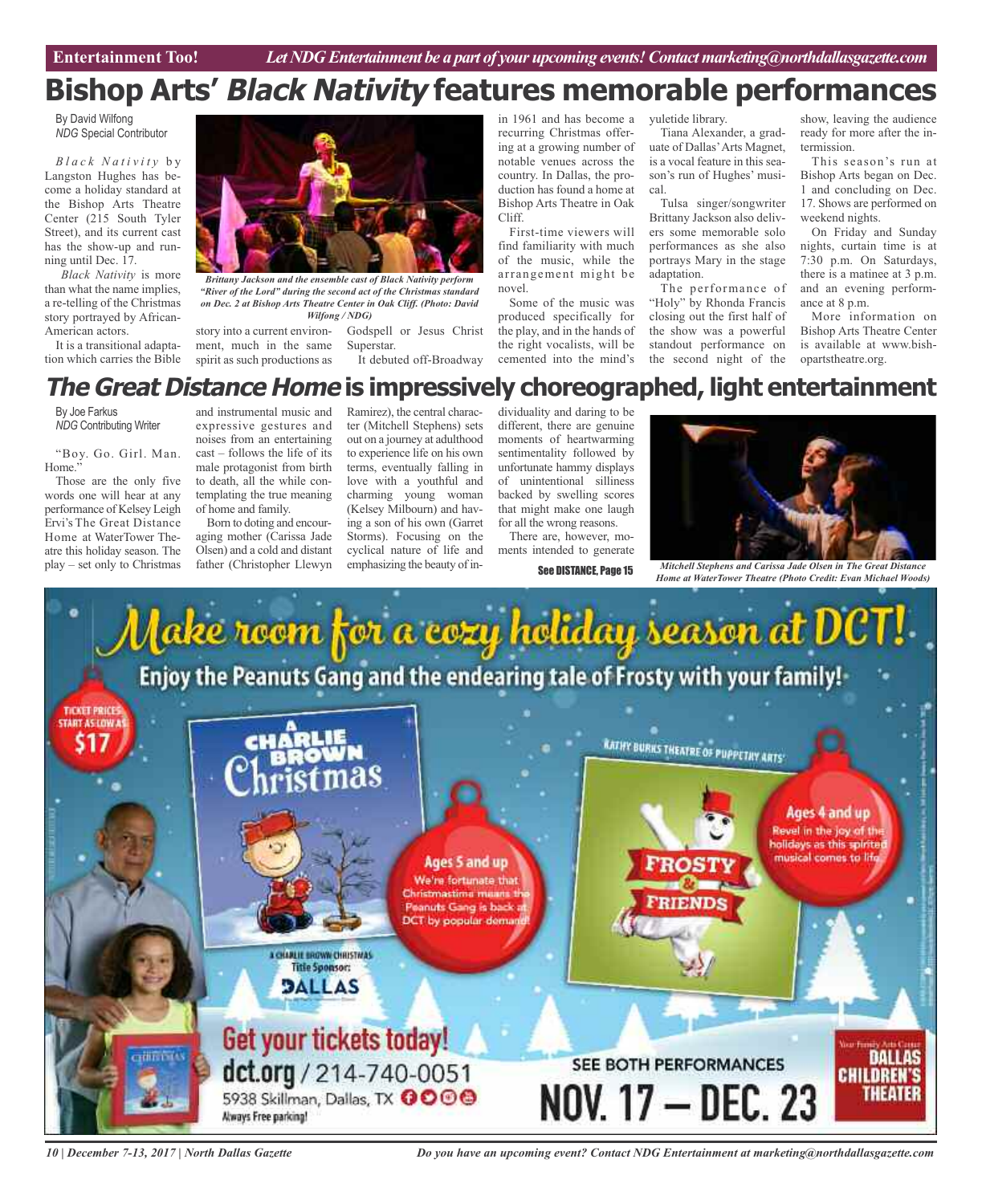## **Strong apprenticeship programs key to addressing the wage gap**

By Odie Donald II

Over the last decades, many American inner cities have seen an economic resurgence. Buoyed by millennials and people's desire to shorten their daily work commute, neighborhoods and communities that were all but pronounced dead two decades ago now find themselves flush with new businesses and residents.

This is no more evident than here in the District of Columbia, where the economic recovery of the city has been nothing short of breathtaking. However, as many have noted, this growth has not been equally beneficial to all residents.

While policymakers and advocates search for answers and solutions to this problem, there is one timetested and proven tool that

should be a key part of any workforce development strategy-apprenticeships.

Introduced in the 14th century, apprenticeships combine on-the-job training with classroom instruction, teaching workers the practical and theoretical aspects of highly-skilled occupations. Apprenticeship programs can be sponsored by employers, labor groups, or employer associations.

Traditional apprenticeship programs have been primarily relegated to labor fields, such as carpentry or pipefitting, but there are a growing number of companies offering them in high skill/high wage fields, such as IT and engineering.

While we understand that the wage and employment gaps cannot be completely closed until the educational and systematic inequalities in this country are addressed, strong apprenticeship programs can help bridge the gap between the shortcoming of our education system and job readiness for high wage sectors.

Urban policymakers should make a strong investment in funding apprenticeship programs that help those from their most un-<br>derserved communities communities enter into career fields with strong earnings and growth. By providing strong hands on training in high wage/high growth fields, such as tech or entrepreneurship, policymakers can help residents who may not have received adequate educational preparation build key job skills and find stable employment.

Furthermore, in a political environment where big initiatives can often be hard

### **WALKER,** continued from Page <sup>2</sup>

engaging with the Confederate flag, there are many ways that you could parse that one object and treat it as an object of study for weeks."

Walker was unavailable for an interview, but her remarks accompanying the recent New York exhibit that featured "U.S.A. Idioms" garnered almost as much attention as the show itself.

"I roll my eyes, fold my arms and wait," Walker wrote. "How many ways can a person say racism is the real bread and butter of our American mythology, and in how many ways will the racists among our countrymen act out their Turner Diaries race war fantasy combination Nazi Germany and Antebellum South."

The artist has been a regular visitor to campus in recent years. In 2014 she spoke at the Radcliffe Institute for Advanced Study. In October, she received the W.E.B. Du Bois medal "for art that refuses to tell a simple story about this country's history or present," said Tedeschi, who introduced the award. "I seemed to have made a

reputation for saying a lot on paper and not a lot out loud," said Walker during the event. "I will keep that tradition alive. But I do want to thank you very much for this honor."

In 1997, Walker was awarded a "genius" grant from the MacArthur Foundation, which praised her installations as "graphic and violent tableaus that explore the vestiges of sexual, physical, and racial exploitation in a challenging manner."

One example of that vision is "A Subtlety," Walker's 2014 installation in a defunct Domino sugar refinery in Brooklyn, N.Y. Crafted from 80 tons of granulated sugar, the work — a giant sculpture of a naked black woman in the pose of a sphinx — drew thousands of art lovers to New York and inspired countless online viewings.

Harvard holds several early works by Walker, including prints, textual prints, silhouette works, a pop-up book, and a linocut, but nothing to match the scale or technique of the newly acquired piece.

"Kara Walker has been on

my top five list forever," said Mary Schneider Enriquez, the Houghton Associate Curator of Modern and Contemporary Art, who, with curator Edouard Kopp, helped the museums secure "U.S.A. Idioms."

The piece is a "masterpiece of intimacy and scale," she added.

Kopp noted Walker's sense of art history. "U.S.A. Idioms," he said, pays homage to Francisco Goya's "The Disasters of War," a series of 82 prints created between 1810 and 1820 that depict scenes of death and despair.

Similar sensibilities link the two artists, Kopp said. While Goya was considered an artist of the Enlightenment, he "looked not just at the light but the darkness of the human spirit, and [at] what can happen when reason sleeps. Something similar could be applied or brought to the reading of Walker's work."

Curators are still finalizing a plan for installation of the new piece. It will likely be displayed on its own, said Enriquez. "There are only a couple of places in our building where the ceilings are high enough."

to implement, apprenticeship programs have long had bipartisan support.

The U.S. Department of Labor reports that over 91% of all apprentices retain employment upon completion of their apprenticeship.

Here in the District of Columbia, we have committed to increasing the number of registered apprenticeships through our Apprenticeship DC initiative. In September of this year, we awarded approximately \$400,000 in grants to local businesses and community-based organizations that target the IT, construction, and infrastructure industries.

Apprenticeship DC promotes both pre-apprenticeship and registered apprenticeship work-based learning models. Over the next year, we will work with local business owners and community advocates to build upon this effort and target resources to maximize the number of apprenticeships available for our communities.

Through this initiative and the D.C. Infrastructure Academy, we hope to prove

Washingtonians that we are committed to ensuring that all District residents are able to participate in District's growing economy.

**Marketplace**

to

As officials and policymakers in other urban areas deal with their own economic gaps, I hope that they will take a look at what we have done here in the District with our apprenticeship programs and embrace this model as a strong workforce development tool.

*Odie Donald II is director of the DC Department of Employment Services.*

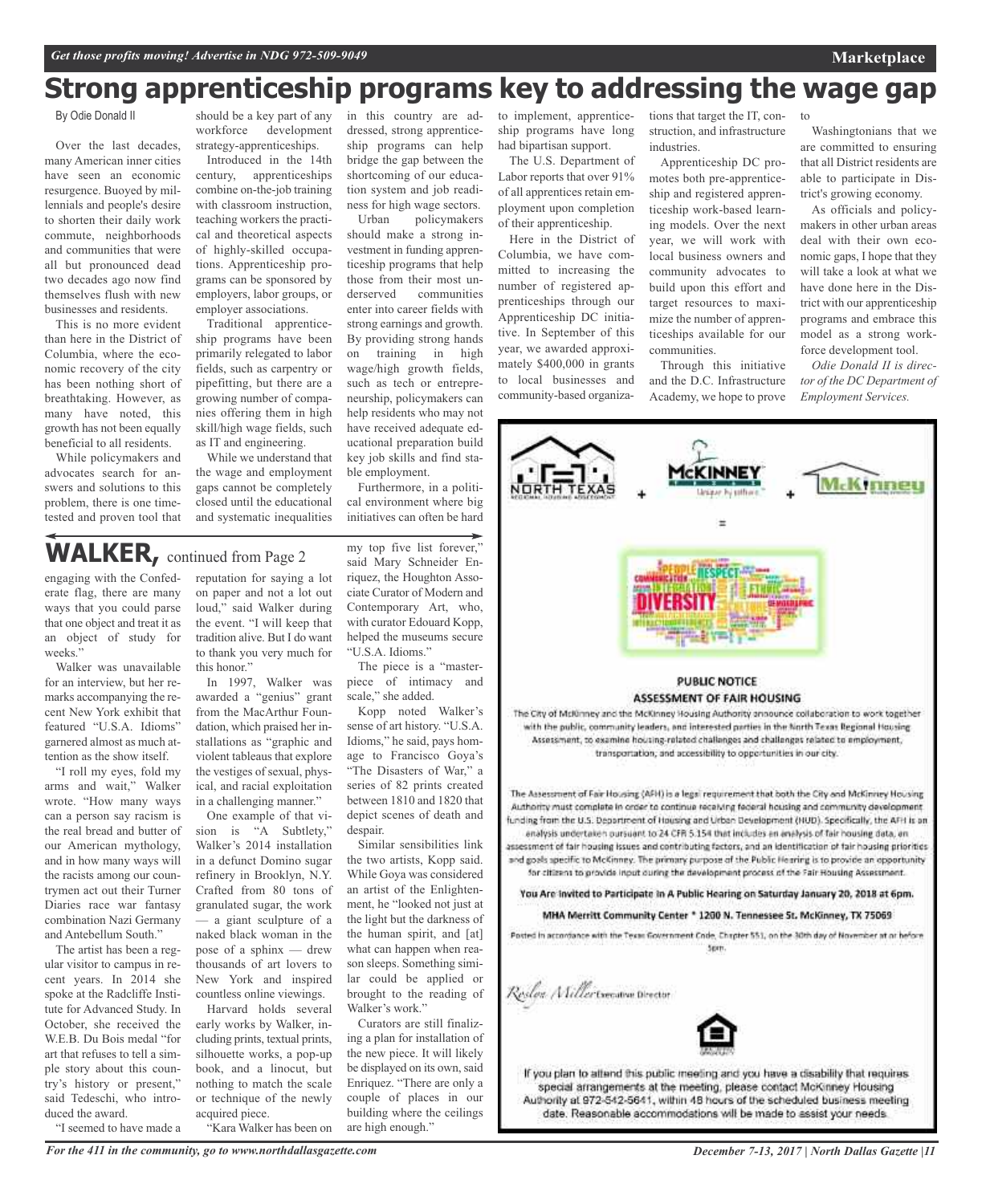### **Target launching new small-format store in Dallas**

Target announces plans to expand its reach to guests in the Dallas-Fort Worth area by opening its first small-formatstore in July 2018 at Preston Center Pavilion near the intersection of Westchester Dr. and Berkshire Ln.

Target's strategic priorities include reaching new guests

by expanding small-format stores near college campuses, dense suburban neighborhoods and urban areas. Target's small-format store assortments are tailored to meet the needs of local guests. The retailer is on track to operate 130 smallformat stores by the end of

2019, serving new guests in communities and neighborhoods where a traditionalsized Target store may not fit. Guests who shop Target's existing small-format stores open around the country have responded well to having these customized shopping experiences available in

their neighborhoods. "Earlier this year we an-

nounced a \$220 million investment to remodel 28 stores in North Texas, and we're thrilled to add on to that commitment by opening DFW's first small-format

See TARGET, Page 16



and composure and keep going."

Prescott injured his throwing hand against the Redskins when he was tackled on an option play. Although Prescott went to the locker room for observation, he never missed a play and doesn't lack confidence.

"Obviously at different times we didn't execute quite as well, so that can impact just how you're feeling about things," Garrett said. "But his confidence in himself and his teammates really doesn't waver.

"He just keeps going, keeps playing. I think we saw that the other night in the game."



## **COWBOYS,** continued from Page <sup>9</sup>

ball 27 times for 127 yards and a touchdown.

"I thought our defense did a good job defending the run and really keeping the score down," Garrett said. "I thought we tackled better in this game, even though we did have some missed tackles.

"I thought we were more physical in how we tackled and in forcing the opposing offense to earn it."

More playing time for backup safety Kavon Frazier helped set an aggressive tone for the Cowboys' defense. Frazier was second on the team with six tackles against the Redskins, including a pair of very hard hits.

"I was definitely pleased with my ability to strike – my hitting ability," Frazier said. "I always knew I could get out there and deliver some blows, but just showing it on national television was definitely a big step."

On the two big hits, Frazier made a point to point to his forearm. Why?

"I'm cold bloodied – I've got ice in my veins," he said."Just coming up where I came from you definitely had a little bit of a chip on your shoulder, so I will say

a while now." Frazier reminds the Cowboys of safety Barry Church, who played for Dallas from 2010 until he signed a free agent contract

I've had ice in my veins for

"Kavon really took advantage of the opportunity that he got," said Garrett, who became the Cowboys' coach on Jan. 6, 2011. "He

"He didn't play a perfect game by any means. But he certainly played with confidence and played the right

out of Central Michigan, Frazier has had to exercise some patience while waiting on increased playing time. And he eventually wound up stealing some playing time away from Byron Jones last week.

"Some games I might get 20 snaps and some games I might get none," Frazier said. "I don't know if I've had the best patience, but it paid off in the end.

"This last game I think people definitely saw what I'm capable of."

Of course, the Cowboys didn't have a totally flawless game against the Redskins as quarterback Dak Prescott completed just 11-





of-22 passes for 102 yards and two touchdowns. It's the fourth straight game Prescott has thrown for under 180 yards – all since running back Ezekiel Elliott was sidelined while serving a six-game game suspension for violating the NFL's domestic violence policy. So what has Garrett learned about Prescott during Elliott's absence?

"I don't know that I've learned anything new, but I think it validates probably what we already know," Garrett said. "Just the kind of competitor he is, how mentally and physically tough he is, how he can handle any situation with poise



"I've eviginally from Sacramente. California, go learning about the history and culture of Dallas is really cool to me."

AGENT-MARRIER

Special Education Teacher



### *12 | December 7-13, 2017 | North Dallas Gazette*

with the Jacksonville

Jaguars this past offseason. is a physical tackler, his presence is felt out there.

way."

A 2016 sixth-round pick



### **Ed Bell Construction Company**

*An Equal Opportunity Employer*

December 1, 2017

Ed Bell Construction is a Dallas based heavy highway contractor doing business in the North Texas market since 1963. With clients such as TxDOT, Dallas County Public Works, and the Cities of Dallas, Fort Worth, Richardson and Mansfield (plus many others), we have a strong backlog of work in the highway market locally.

We are currently hiring for the following positions: **• CDL Driver (Haul Truck)**

Available: multiple openings Rate: Negotiable Must have own transportation Years of Experience required will vary, from 6 months to 2 years (depending on position) **Physical and Drug Screen Required Must have a Clear Background Must be at least 18 years old (CDL Driver, 21 yrs)**

**Must apply in PERSON, Monday – Friday from 8am to 11am @ 10605 Harry Hines Blvd. Please visit our website: www.edbellconstruction.com/careers Or email your resume to: careers@edbellconstruction.com**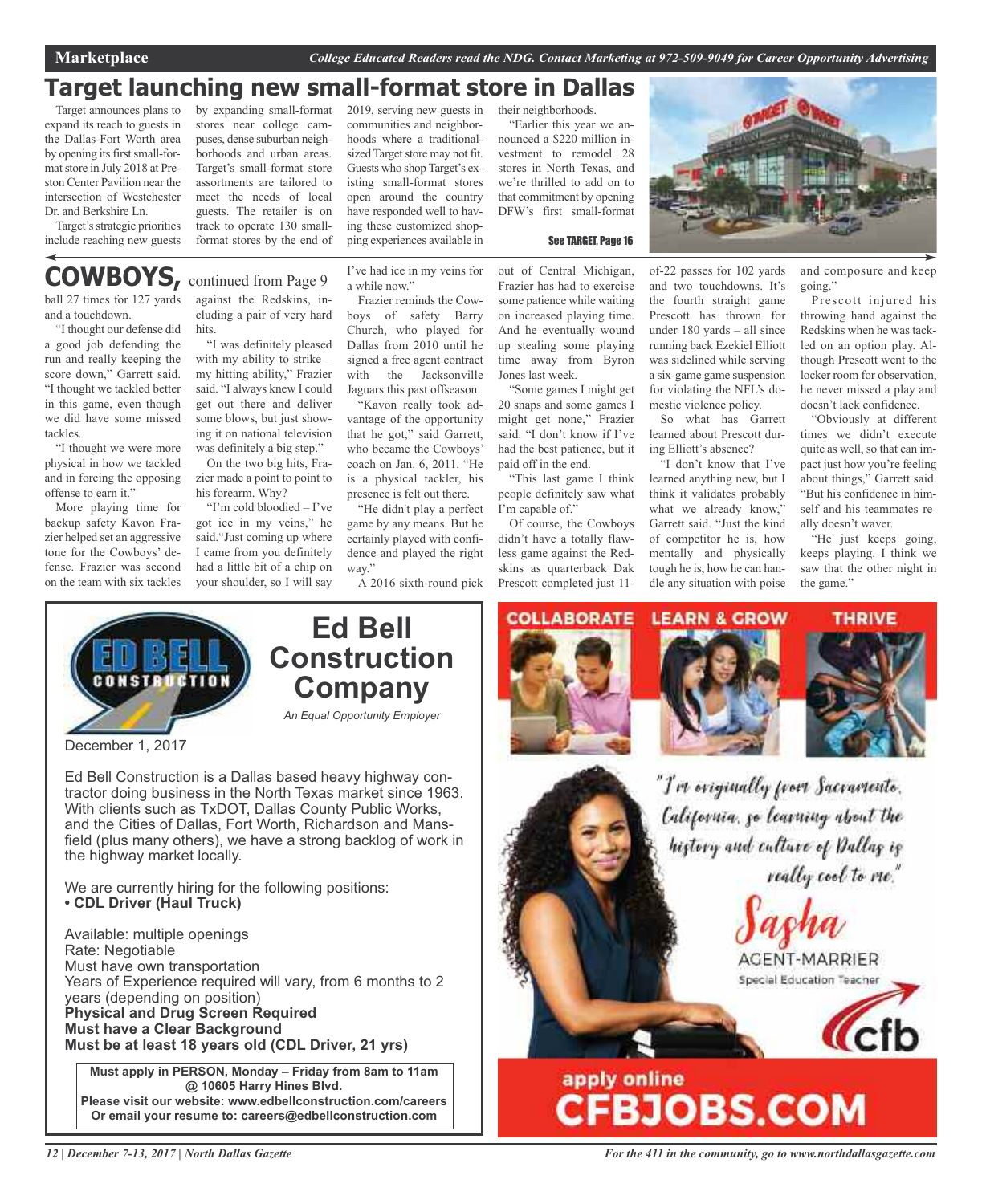## **Upcoming DFW area job fairs**

TX 75207.

**Jan. 18 Dallas Career Fair**

day at one location. Many of these companies have several openings and are eager to meet with you. You're no longer just a piece of paper. Attend the career fair and get in front of decision makers. Admission to this event is free. This fair will be held from 11 a.m. to 2 p.m. at the Hilton Arlington at 2401 E. Lamar Blvd., Arlington, Texas 76006.

**Addison Career Fair** This event is designed to get you in front of hiring managers looking to fill sales positions in varying capacities. This is not a cat-

### **Dec. 8 Dallas Career Fair**

CWS is hosting a CA-REER FAIR in Dallas, TX to assist with attracting and retaining the best possible talent for CWS! If you would enjoy working in a dynamic environment and are looking for an opportunity to become part of a stellar team of professionals, we invite you to apply online today at cwsapartments.com, select the career portal, then review all open positions. Or.....see you at the Career Fair! This fair will be held from  $10a$  m to 5 p.m. at Hilton DoubleTree Hotel in Conference Room – D at 2015 Market Center Blvd., Dallas, TX 75207.

**Dec. 9 FAPA Pilot Job Fair** Bring Photo ID to pickup your name badge, you don't need a confirmation email or ticket. Business casual. Save your suit for interviews. Bring plenty of résumés. All recruiting companies are accepting résumés unless otherwise noted. They will be admit-

ting registrants into the Job Fair by seniority number. The order in which pilots complete registration will determine their seniority number. In addition to regular lines, certain airlines may have Premier Members Express Lines. You do NOT need to be a Premier member to speak with these carriers. The Express Line sim-



ply saves you time. You can also Upgrade on the day-of the Job Fair. This fair will be from 9 a.m. to 12 p.m. and will take place at Embassy Suites by Hilton Dallas SFW Airport South at 4650 West Airport Freeway, Irving. Register at http://fapa.aero/pilot\_job\_fa ir.asp?conf=DFW17.

#### **Dec. 13 Grand Prairie Multi Employer Hiring Event**

Dress for success. Bring a current resume. Resume writing classes are available at all Greater Dallas Workforce Centers. The following employers will be featured: G2Secure Staff, Premier Employee Solutions, and StaffMark Las Colinas. This fair will take place from 10 a.m. to 12 p.m. at Grand Prairie Workforce Center at 801 S. State Highway 161, Grand Prairie.

### **Dec. 13**

**Job Fair of Dallas** Plan to attend and meet face-to-face with several of the Dallas area's finest employers.

All of the companies at our job fairs have open positions they are seeking to fill. Remember, the best way to be considered for a

**Paid Internship opportunity for writers, college students in the Dallas Area**

The *North Dallas Gazette* has an internship position available. The goal is to provide students and aspiring writers an opportunity to gain published clips, experience and professional feedback.

The position is for up to 20 hours a week at \$8.00 per hour. Applicants must have reliable transportation.

**Send resume and writing samples to: businessoffice@northdallasgazette.com** position is to meet the hiring managers in person. Plan to attend this event! Positions in the following areas are typically available: Sales, Customer Service, Call Center, Management, General Business, Marketing, etc. The fair will be from 10 a.m. to 1 p.m. at the Embassy Suites by Hilton at Dallas DFW Airport South at 4650 West Airport Freeway, Irving, TX 75062.

### **Dallas Career Fair**

Ready for a new career? National Career Fairs is under new ownership and we are driving employers and future employees together faster then ever before. Now Is The Time, Start or Advance Your Career Today! WE ARE HELPING AMERICA GET BACK TO WORK! The fair will be held from 11 a.m. to 2 p.m. at the DoubleTree by Hilton Dallas – Love Field at 3300 W Mockingbird Ln, Dallas, TX 75325.

### **Dec. 14 Dallas Job Fair**

Organized to assist those looking for careers in outside sales, inside sales, entry, mid, and senior level sales positions. Multiple companies will be hiring at this event. Registration is not required. All who attend are encouraged to come early to make time for mul-

## **TISEO PAVING COMPANY** 419 E. Hwy. 80, Mesquite, TX 75150 Tel: (972) 289-0723 Fax (972) 216-5637 www.tiseopaving.com

Performing Concrete Street Paving in the Metroplex Area We Accept Subcontracting Bids For All Public Works Projects in the Dallas Area. We Are Accepting Applications for Concrete Mixer Drivers and Heavy Equipment Mechanics

**Equal Opportunity Employer** 

tiple interviews. Professional attire is expected and attendees are asked to bring more than 10 copies of their resume to the event. Hiring managers from different companies will all want a copy. This fair will be held from 9 a.m. to 1 p.m. at the Embassy Suites – Dallas Market Center at 2727 N. Stemmons Freeway, Dallas, You'll meet face-to-face with hiring decision-makers from some of the area's top employers. Dress professionally and bring plenty of resumes, because they're here to hire. Walk in and start interviewing, it's that simple. Save time, money and effort interviewing with multiple companies in one tle call career fair with hundreds of other candidates and lines out the door. We will have multiple companies in attendance ranging from fortune 500 businesses to local organizations. You will save a lot of time by interviewing with multiple businesses in just a few hours, so stop relying on the "apply" button and make it a priority to pre-register and attend. Once you pre-register, your resume' is uploaded to a database that only the organizations participating in this specific event have access to. Please plan on arriving a few minutes early with 15 printed copies of your resume, come dressed for a professional interview, and feel free to bring a friend. This fair will be at 6 p.m. at the Intercontinental Hotel at

> **Jan. 25 Dallas Job Fair** The Dallas Career Fair will be your opportunity to

> 15201 Dallas Parkway, Ad-

dison, Texas 75001.

meet with some of the city's top hiring companies. Attending the Dallas Job Fair will give you the chance to interview and find out about hundreds of jobs available in your local area. Dress for success and bring plenty of resumes to the Dallas job fair.

Walk in the event and start meeting and interviewing with dozens of employers, it's that easy. Stop sending resumes to online job ads that go nowhere. The companies at the Dallas Career Fair will be interviewing for multiple job opportunities and are excited to meet with qualified candidates. Attend the Dallas Career Fair and land your dream job. If you have been looking for an opportunity to market yourself to companies as the best candidate for the job this is it. The fair will be held from 11 a.m. to 2 p.m. at the DoubleTree by Hilton Hotel – Dallas Market Center at 2015 Market Center Blvd., Dallas, Texas 75207.



*The City of Irving does not discriminate on the basis of race, sex, religion, age or disability in employment or the provision of services.*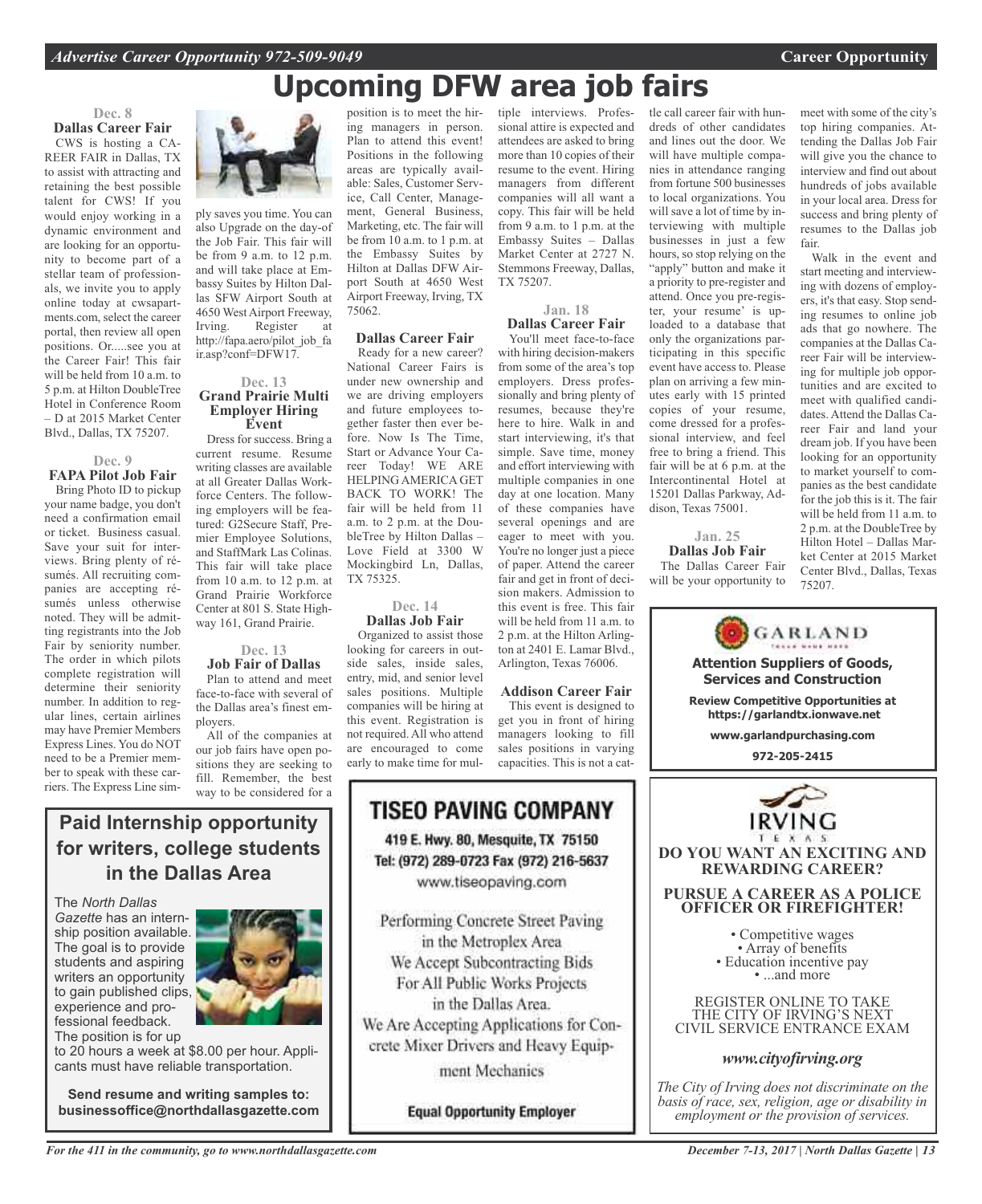in the Word of God.

Senior Pastor

972-492-4300

loswhip.org

Dr. Terrance Woodson,

1944 E. Hebron Parkway Carrollton, TX 75007

www.bethelbiblefel-

 $\mathcal{L}_\text{max}$  , which is a set of the set of the set of the set of the set of the set of the set of the set of the set of the set of the set of the set of the set of the set of the set of the set of the set of the set of

**FELLOWSHIP CHRISTIAN CENTER CHURCH IN ALLEN "THE SHIP"**

**December 10, 8 a.m.** Join us in our Sunday Morning Services as we praise and worship God in the Joycie Turner Fellowship Hall; followed by our Sunday Worship Services; and bring someone with you, you will be blessed.

**December 13** Join us in our Wednesday's 12 Noon-Day Live, Prayer and Bible Study and/or our Wednesday Night Live, Prayer and Bible Study at 7 p.m. to learn more about God's Word. Be encouraged by God's plan for your maturity and His glory; and most of all; be prepared to

Dr. W. L. Stafford, Sr., Ed. D.

Future Building location is 2450 K Avenue #300 Plano, TX 75074 972-379-3287 www.theship3c.org

grow.

Senior Pastor 1609 14th Street Plano, TX 75074

### **BETHEL BIBLE FELLOWSHIP, CARROLLTON (A PLACE TO BELONG)**

*NOTICE: Pastor Woodson serves the community by providing "Professional Therapy and Counseling Services" on a "Sliding Fee" scale. To schedule an appointment call the Pastoral Counseling Center at 972-526-4525 or email the church at www.bethelbiblefelloswhip.org*

Discover Hope and Help for daily living; and, you don't have to be a member to come. The Connect-2-Reflect (C2R) meetings are held in comfortable and relaxed homes, one in Carrollton and one in Plano, refreshments are served. Call the church for details.

### **December 10, 9:45 a.m.**

You're invited to our "Prayer and Meditation" at 9:45 am. You will be blessed and inspired. You don't want to miss this as we celebrate service to God our community and all mankind.

### **December 13, 7 p.m.**

Join us in Wednesday's Prayer and Bible Study Class with Pastor Brenda Patterson, Senior Pastor Woodson, Pastor Larry Gardner, Pastor Bernadette and others conducting a new study on the book of Ephesians with supporting chapters and verses. Spiritual maturity is God's desire for you; it's Time to Grow

### **DCS,** continued from Page <sup>1</sup>

• Contracted / In-House Hybrid: which would include a portion of the transportation services going to a contractor(s) while the majority would, presumably, remain in-house. The district has tried this model with magnet and choice schools in the past with mixed results.

The district currently spends a grand total of more

than \$51 million on student transportation expenses. The projected cost is expected to increase by approximately \$3 million for the 2018-19 school year. Representatives from the district are looking at other districts that use inhouse programs to investigate what strategies it can implement to keep costs down and still be able to maintain a quality service

#### **INSPIRING BODY OF CHRIST CHURCH, Let's Go Fishing! MATTHEW 4:19**

**December 8, 7 p.m.** All men are invited to Men's Ministry meeting each Friday night at 7 p.m., (IBOC promotes proactive male leadership.)

**December 10, 10 a.m.** You're invited this Sunday as we praise, worship, honor and magnify God's Holy name in songs and the spoken word.

**December 11, 7 p.m.** Join us in Monday School as we grow in God's Word and learn what God has to say to us.

#### **December 10 Every 2nd and 4th Sunday**

Reserve your seat at Rushtaurant; it's all you can eat as long as you can eat. It's after Morning Worship Service. See you there!

Pastor Rickie Rush 7701 S Westmoreland Road Dallas, TX 75237 972-372-4262 www.Ibocchurch.org  $\mathcal{L}=\mathcal{L}^{\mathcal{L}}$  , where  $\mathcal{L}^{\mathcal{L}}$  , we have the set of the set of the set of the set of the set of the set of the set of the set of the set of the set of the set of the set of the set of the set of the set of

### **MT. OLIVE CHURCH OF PLANO (MOCOP) (Uniting the Body of Christ Among Nations)**

**December 10, 10 a.m.** Join us for Morning Worship Service as we praise and worship God for His Honor and His glory; and

for its students. Cy-Fair ISD has been identified has a potential model for a new inhouse program, as its ridership is currently higher than Dallas ISD yet it spends considerably less than Dallas on its services.

The next step for Dallas ISD isto hire a full-time Executive Director of Transportation to lead the process, to form a Transportation Transition Task Force to hammer out the details of a

don't forget to comeback at 7 p.m. for our Brazilian Church. through Shiloh; grow in

**December 13, 7 p.m.** You're invited to our Wednesday's Bible Study class; you will learn what God has to say to us. Come to be encouraged by God's plan for your spiritual growth and His glory.

Pastor Sam Fenceroy Senior Pastor and Pastor Gloria Fenceroy 300 Chisholm Place Plano, TX 75075 972-633-5511 www.mocop.org

#### **NEW MOUNT ZION BAPTIST CHURCH (Abiding in Christ)**

 $\mathcal{L}=\mathcal{L}^{\mathcal{L}}$  , where  $\mathcal{L}^{\mathcal{L}}$  , we have the set of the set of the set of the set of the set of the set of the set of the set of the set of the set of the set of the set of the set of the set of the set of

**December 10, 7 a.m.** Join us for our Early Service or our Morning Worship Service as we praise and worship God, you will be blessed.

**December 13** Join us at our Wednesday's Intercessory as we pray to God for others. Call the church for details.

Dr. Tommy L. Brown, Ed. D. Senior Pastor 9550 Shepherd Road Dallas, TX 75243 214-341-6459 nmzbcofdallas@aol.com

#### **SHILOH MBC IN PLANO (WHERE COMMUNITY BECOMES FAMILY)**

 $\overline{\phantom{a}}$  , and the set of the set of the set of the set of the set of the set of the set of the set of the set of the set of the set of the set of the set of the set of the set of the set of the set of the set of the s

Come and connect to God

transition over the course of the next six months, and to figure out a way to absorb some of DCS's support staff while maintaining their current hourly rates and potentially retaining a form of their current benefits received. Despite the district's best efforts, little is yet to be known regarding how it will acquire DCS's fleet of 925 buses among other concerns. Dallas ISD must have a plan by early next year.

*Church Happenings is a weekly calendar of religious services produced by the North Dallas Gazette. To make additions or corrections to the calendar, contact: religion@northdallasgazette.com*

#### **December 10, 8 a.m. & 11 a.m.**

You are welcome to join us for our Morning Services; you will enjoy the fellowship during our 8 a.m. and in the 11 a.m. Worship Services. We would love to have you.

Also today is our Annual Christmas Banquet at the Embassy Suites in Frisco, Texas. Ask for details today.

#### **December 13, 7 p.m.** You're invited to our Wednesday's Bible Study to learn more about God's Word. Come and be en-

couraged by God's plan for your maturity and growth; it's all for His glory and His honor. We are, "Growing in Christ through the study of His Word."

Our church ministries offer opportunities for motivation and growth; join us and see. Be blessed of the Lord.

Dr. Isaiah Joshua, Jr. Senior Pastor 920 E. 14th Street Plano, TX 75074 972-423-6695 www.smbcplano.org



NDG now has a "Special Advertising Package" for churches and non-profit organizations that need to let the community know about your Special Event.

### Opportunity You Can Measure...

### **Church Events**

- Church Anniversary
- Pastor's Anniversary
- Women's Day
- Men's Day

### **Non-Profit Org. Events**

• Fundraisers

- (Concerts)
- Special Events
- (Personal or Community)

### Special Rate \$199

(Black & White, per insertion) Ad size - 4.905"x 6"(Quarter Page, B&W) (NOTE: Color Ad \$75 extra per inserion) Production disclaimer - NDG ad meake-ready is not included in promotion. Layout/production of "copy ready"ad will be a nominal extra cost. E-mail ad copy to: Marketing@NorthDallasGazette.com or call our Marketing Department today!



### **Church Happenings www.NorthDallasGazette.com**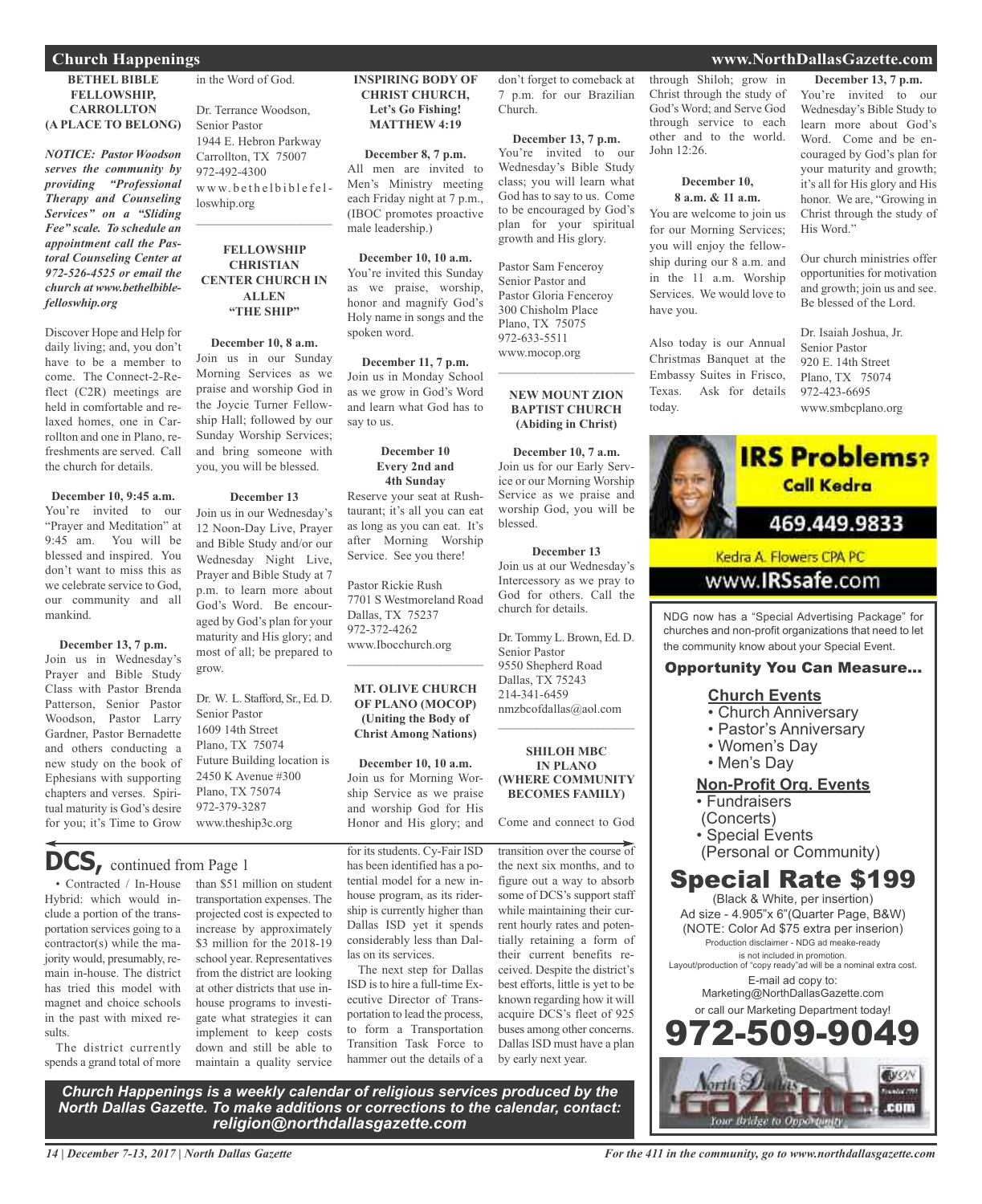# **Going against the flow**



*Send email to: businessoffice@ northdallasgazette.com to sign up for Sister Tarpley's weekly electronic newsletter.*

*"But the whole assembly talked about stoning them."*

-- **Numbers 14:10a** Have you ever had to stand up against the majority for a cause that wasn't popular?

God brought the Israelites out of Egypt and promised He would lead them into a land of milk and honey.

The process of moving out of Egypt was difficult. They could no longer do things the old way, for the old ways didn't work in the desert.

God provided for them during this journey. But there came a point in which the people forgot what God had said.

Their discomfort changed their belief about God. Whenever God is slow to answer our prayers, what we believe about God is revealed.

Do we change our plans and move in a different direction when pressure mounts? Or do we continue on the path God has directed for us?

Four men believed what God said and were willing to stand; however, the crowd wanted to stone them.

### **DISTANCE**, continued from Page 10

humor that often succeed exceedingly well. Stephens shines in his performance as the story's protagonist – clearly able to establish a real emotional connection to the character as well as provide unexpected, splendid moments of levity. Storms benefits from the fact most all of the cast performs more than one character over the course of this production. His brief performance as Stephens's disapproving and gyrating teacher is particularly humorous and sure to grab laughs at nearly every showing.

What is most impressive about this play is not the unremarkable story or unoriginal message it tells, but rather the incredibly precise performance of its cast. To work

a format with little to no dialogue and to have to rely on one's body language and gasps and unintelligible noises to deliver a story so rooted in trying too hard to warm one's heart is no easy task.

If one is looking for a wellwritten, nuanced holidaythemed production this Christmas, look elsewhere. However, if light entertainment and charming performances by a clearly talented cast is more your preference, look no further.

*The Great Distance Home* is 75 minutes long, familyfriendly and will be performed on select dates through Sunday, Dec. 17. For tickets and more information, go here.





*For the 411 in the community, go to www.northdallasgazette.com*

Then Moses and Aaron fell face down in front of the whole Israelite assembly gathered there.

Joshua son of Nun and Caleb son of Jephunneh, who were among those who had explored the land, tore their clothes and said to the entire Israelite assembly,

"The land we passed through and explored is ex-

ceedingly good. If the Lord not be afraid of them." But is pleased with us, He will lead us into that land, a land flowing with milk and honey, and will give it to us.

Only do not rebel against the Lord. And do not be afraid of the people of the land, because we will swallow them up.

Their protection is gone, but the Lord is with us. Do



*Mrs. Stephanie Jackson hosted the women's group Christmas Party at her home from Bethel Bible Fellowship Church in Carrollton*



the whole assembly talked about stoning them.

Then the glory of the Lord appeared at the Tent of Meeting to all the Israelites

**-- Numbers 14:5-10.** Notice Joshua and Caleb's response to the situation. They had spied the land. They believed God.

They challenged the crowd. They seemed to know that if the Lord was not pleased with them they would not enter into the Promised Land.

Those who grumbled did not enter the Promised Land. Only Joshua and Caleb and a new generation saw the fulfillment of God's promise.

Has God called you to stand for a cause bigger than yourself? You will have opposition to His call; sometimes it even comes from those in your own camp.

But if God has called you, then you can be sure He will make a way. He has already opened the way before you.

But you must walk in faith, joined with Him to take the land. "... Be strong and courageous.

Do not be terrified; do not be discouraged, for the Lord your God will be with you wherever you go."

www.smbcplano.org

**-- Joshua 1:9.**